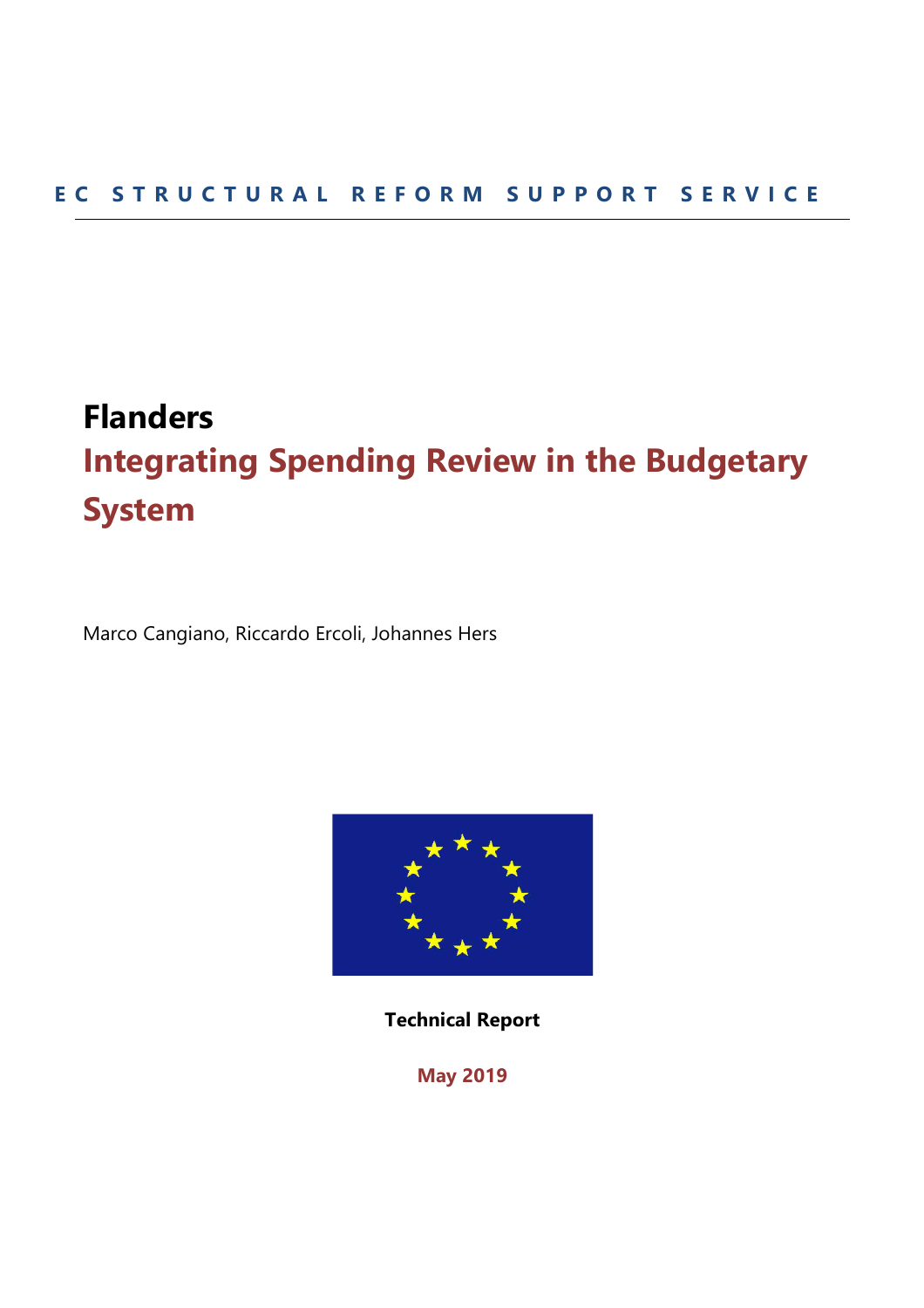This Technical Report is advice provided by the Structural Reform Support Service of the European Commission with the input of outside experts for the Government of Flanders in response to its request for technical support (Request ID: 18BE07).

This report is a support measure under the Structural Reform Support Programme.

The views set out in this report are solely those of the authors and do not necessarily represent the official views of the European Commission.

Authors: Marco Cangiano, Riccardo Ercoli (SRSS) and Johannes Hers.

Authorised for delivery to the recipient authority (Government of Flanders) by Maarten Verwey, Director General of the Structural Reform Support Service.

---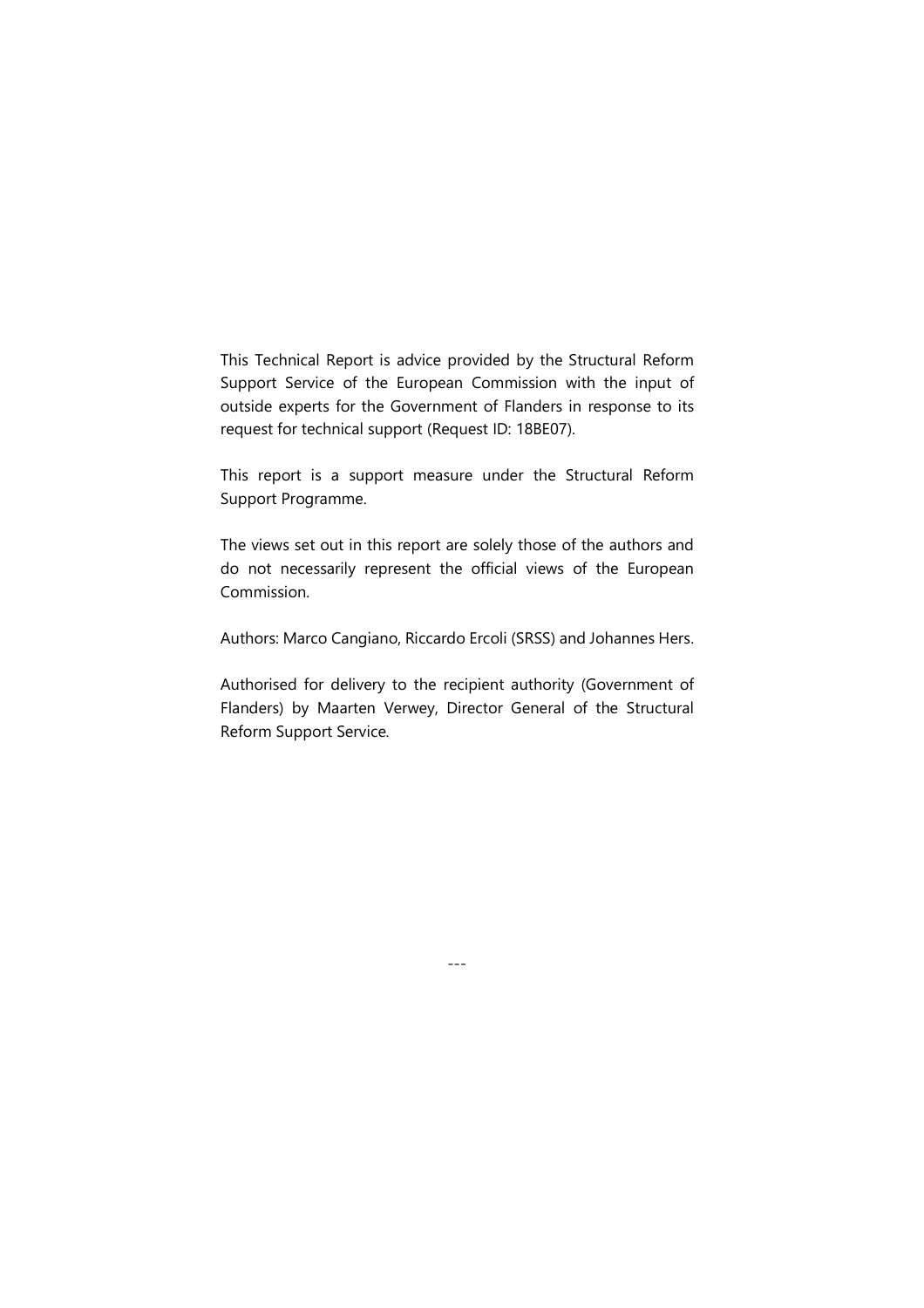## **CONTENTS**

|                                                                                          | 5        |
|------------------------------------------------------------------------------------------|----------|
|                                                                                          | $\sim$ 6 |
|                                                                                          |          |
| II. THE BUDGETARY FRAMEWORK: AN OVERVIEW MARKET AND THE BUDGETARY FRAMEWORK: AN OVERVIEW |          |
| III. RATIONALE TO INTRODUCE SPENDING REVIEWS ___________________________________ 13      |          |
| IV. INTEGRATING SPENDING REVIEW IN THE BUDGETARY SYSTEM ________________________ 20      |          |
|                                                                                          | 30       |

## **BOXES**

| Box 1 Spending reviews in the Netherlands                                                         | 14   |
|---------------------------------------------------------------------------------------------------|------|
| Box 2 A general government spending review in a quasi-federal context: the case of Spain _____ 18 |      |
| Box 3 Transition from "presentational" to "performance-informed" budgeting in Flanders ___        | - 20 |
| Box 4 Features of MTBF                                                                            | 21.  |
| Box 5 Multiannual framework in Dutch fiscal policy                                                | 22   |
| Box 6 Criteria for prioritising spending to create "value for money".                             | 26   |
| Box 7 The UK Costing unit                                                                         | 29   |

## **FIGURES**

| Figure 1 Budget Developments and 2018 Composition by Policy Domains    |     |
|------------------------------------------------------------------------|-----|
| Figure 2 Spending reviews in the policy evaluation and budgeting cycle | 15. |
| Figure 3 Main challenges to the Euro Area spending reviews             | 16  |
| Figure 4 Current and proposed budget timeline                          | 25. |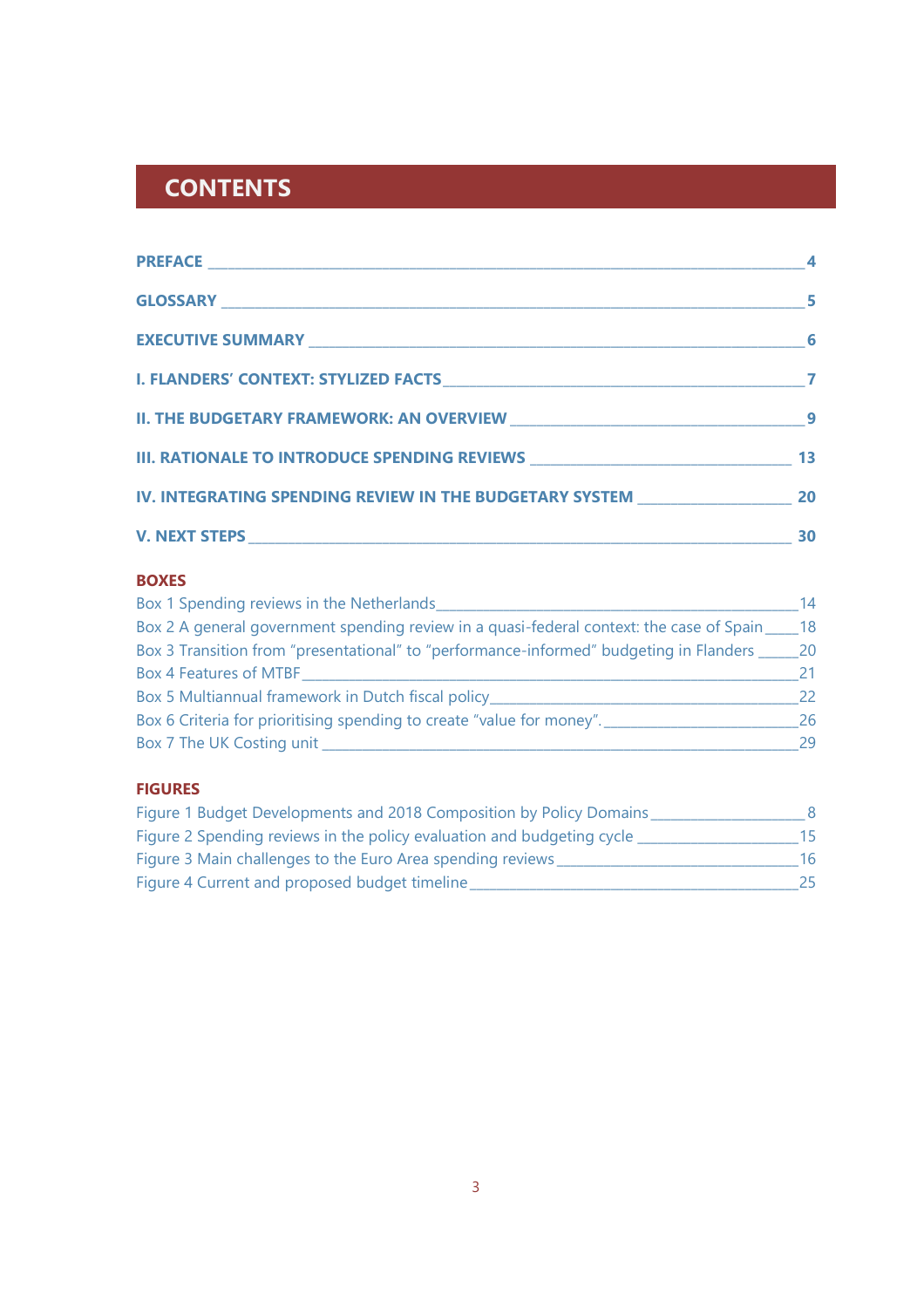## **PREFACE**

At the request of Secretary-General Koen Algoed, a technical assistance (TA) mission from the Structural Reform Support Service (SRSS) visited Brussels during March 4-13, 2019. Prior to the mission, the Flemish Ministry of Finance requested assistance to engage in a pilot spending review as a capacity building exercise to learn how to design, conduct and carry out a sectoral spending review related to the Service Voucher Program. Building upon the technical assistance provided for the pilot spending review, the objective of the mission was to provide high-level strategic support to the Flemish Ministry of Finance to integrate spending review processes in the annual and multiannual budgetary process.

The team of experts was composed by Marco Cangiano and Johannes Hers, both SRSS "Call for expressions of interest" (CEI) experts, and Riccardo Ercoli (SRSS).

The mission met with representatives of various units of the Ministry of Finance and Budget, the team conducting the pilot project on service vouchers, budget coordinators and policy evaluation experts from various line ministries and a legal entity (VDAB public employment service), the Finance Inspectorate, the Secretariat of the Committee on Finance and Budget of the Flemish Parliament, various Ministerial Offices, the Court of Audit, the Social and Economic Council of Flanders, the Directorate-General Budget and Policy Evaluation of the Federal Policy and Support Service (BOSA), the secretariat of the High Council of Finance and the Federal Planning Bureau.

The mission would like to express its sincere appreciation for the interest and cooperation provided. Special gratitude to the core team of the Ministry of Finance and Budget (Jules Maenhaut and Jens Vermeiren) led by Karolien Kaisz for the careful organization and assistance throughout the mission.

Guilhem Blondy (SRSS) contributed to Box 2.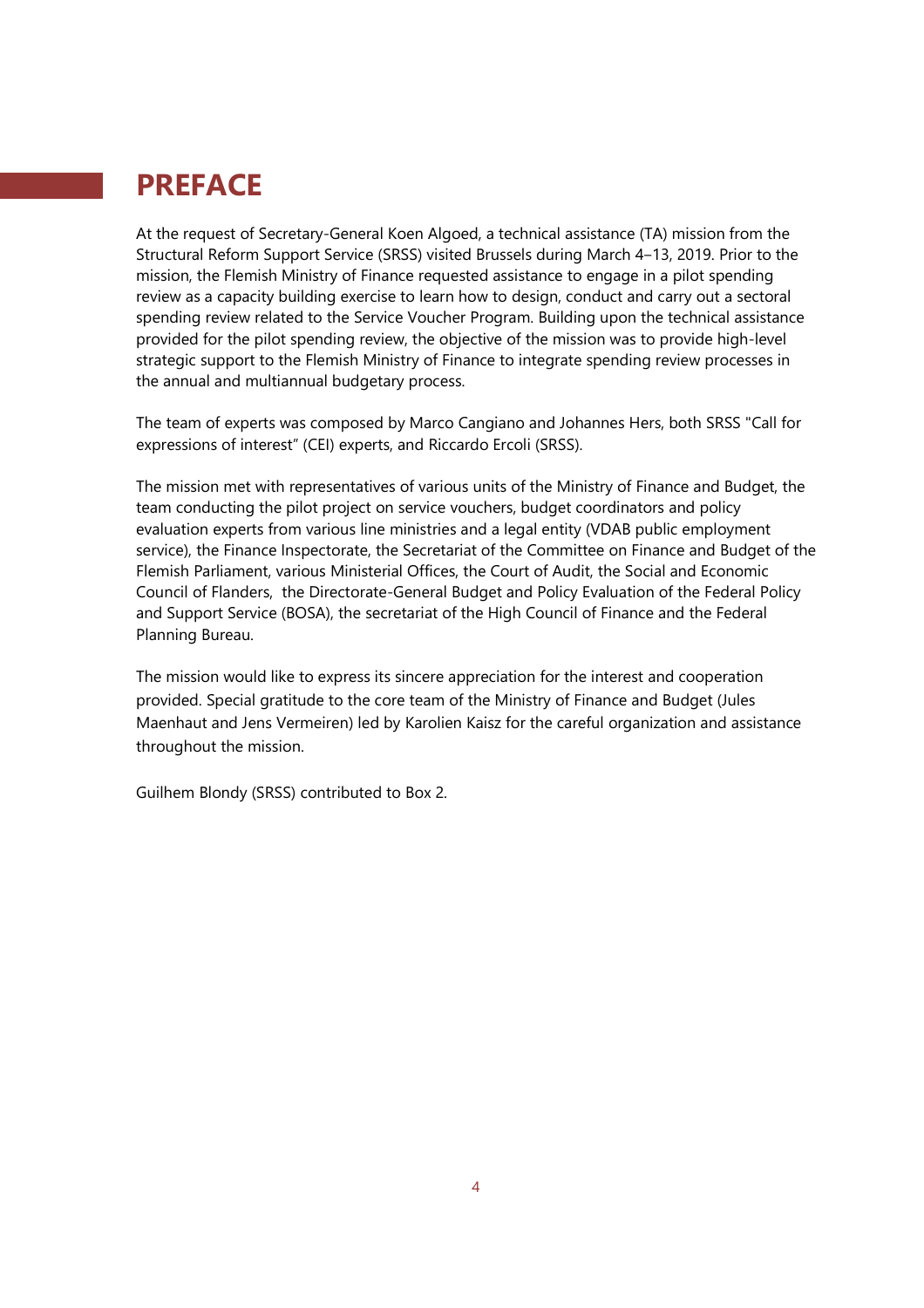## **GLOSSARY**

a sa salawan

| Call for expressions of interest                             |
|--------------------------------------------------------------|
| Court of Audit                                               |
| <b>Country Specific Recommendation</b>                       |
| European System of Accounts                                  |
| European Union                                               |
| Federal Planning Bureau                                      |
| High Council of Finance                                      |
| Information Technology                                       |
| Ministry of Finance                                          |
| Medium-term Budgetary Framework                              |
| Medium-Term Objective                                        |
| <b>Public Financial Management</b>                           |
| Spending Review                                              |
| Structural Reform Support Service of the European Commission |
| Structural Reform Support Programme                          |
| <b>Technical Assistance</b>                                  |
|                                                              |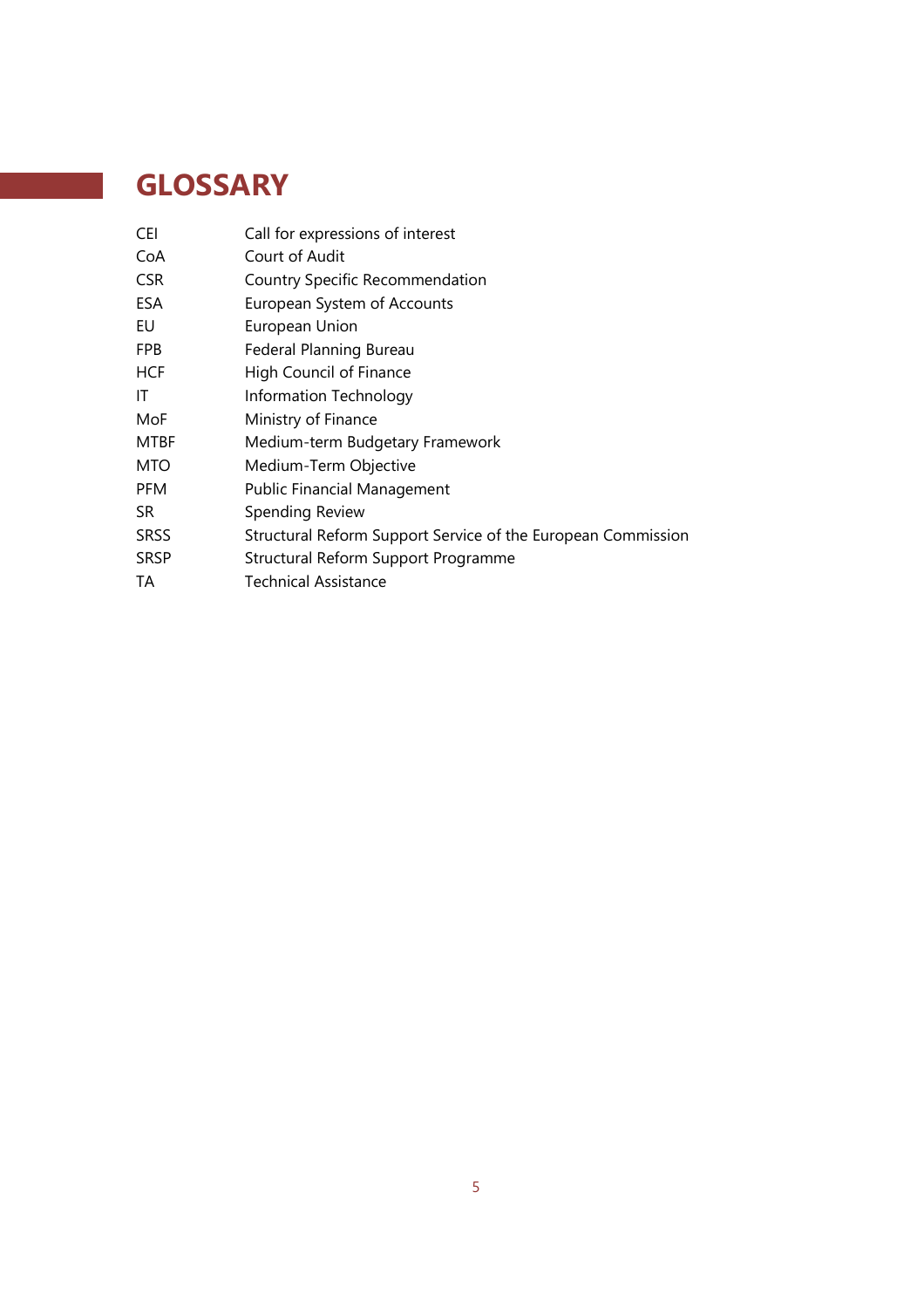## **EXECUTIVE SUMMARY**

*Fiscal policy in Flanders is facing difficult choices. Recent devolution of spending responsibilities from the Federal Government and increasing entitlement-related spending in social programs are putting the budget under pressure. Combined with the wish to upgrade the region's infrastructure, a more strategic approach to spending has become essential. The Flemish government's consideration of introducing spending reviews to create fiscal space by way of identifying efficiency gains is thus a welcome development. One pilot has already been undertaken, with assistance from the EC, and the results will be available soon. But existing budgetary practices and capacity within the administration may not be up to the challenge.* 

*Pending the evaluation of the pilot, the introduction of spending reviews that are well integrated with the budget system provides an opportunity not only to ensure such reviews deliver the expected efficiency gains in line with the planned shift of focus on results, but also to adopt a more strategic and medium-term view to managing increasingly scarce public resources. It would also foster a better integration between the Flemish budget formulation phase, at the moment exclusively focused on next year's budget and on the allocation of budgetary resources (i.e. inputs), and the medium-term implications and effects (i.e., results) of today's policy decisions. In this context, it is of particular concern the missing link between policy and budget compounded by the weak scrutiny of new spending proposals, which poses a question on the effectiveness of spending. Further, the baseline spending is assumed to be previous year's budget appropriations, remaining typically unchallenged in terms of efficiency/effectiveness. The focus on the next twelve months hampers a multi annual strategic view. The effectiveness of spending reviews would be further enhanced by adopting a more strategic multiannual approach to fiscal policy making, combined with a strengthening of ex ante and ex post policy scrutiny - possibly by centralizing these functions at an MoF specialized unit. Spending reviews would thus complement and enhance ongoing efforts at developing a focus on performance and evaluation. But it cannot be a substitute for a rigorous ex ante screening of policy initiatives, which needs also to be strengthened.* 

*Given its strong budget execution and accounting and reporting functions, the Flemish government is in a much more favourable position vis-à-vis other countries that have introduced—not always successfully—spending reviews. That said, spending reviews are fairly resource-intensive exercises requiring specialized skills that may not be readily available within the Flemish administration. At the same time, a selective approach to roll out spending reviews to a few policy areas a year or cross-cutting (i.e., thematic) activities could build on the pilot experience. This roll-out should be linked to the budget cycle, with Cabinets identifying and agreeing topics for reviews during budget formulation (April). Within the duration of the legislature, all policy domains should be subject to spending reviews. Preferably, spending reviews should be carried out by working groups comprising relevant line Ministries' staff and MoF, possibly supported by external expertise where needed. Publication of the objectives and final reports of spending reviews would contribute to their accountability and effectiveness.*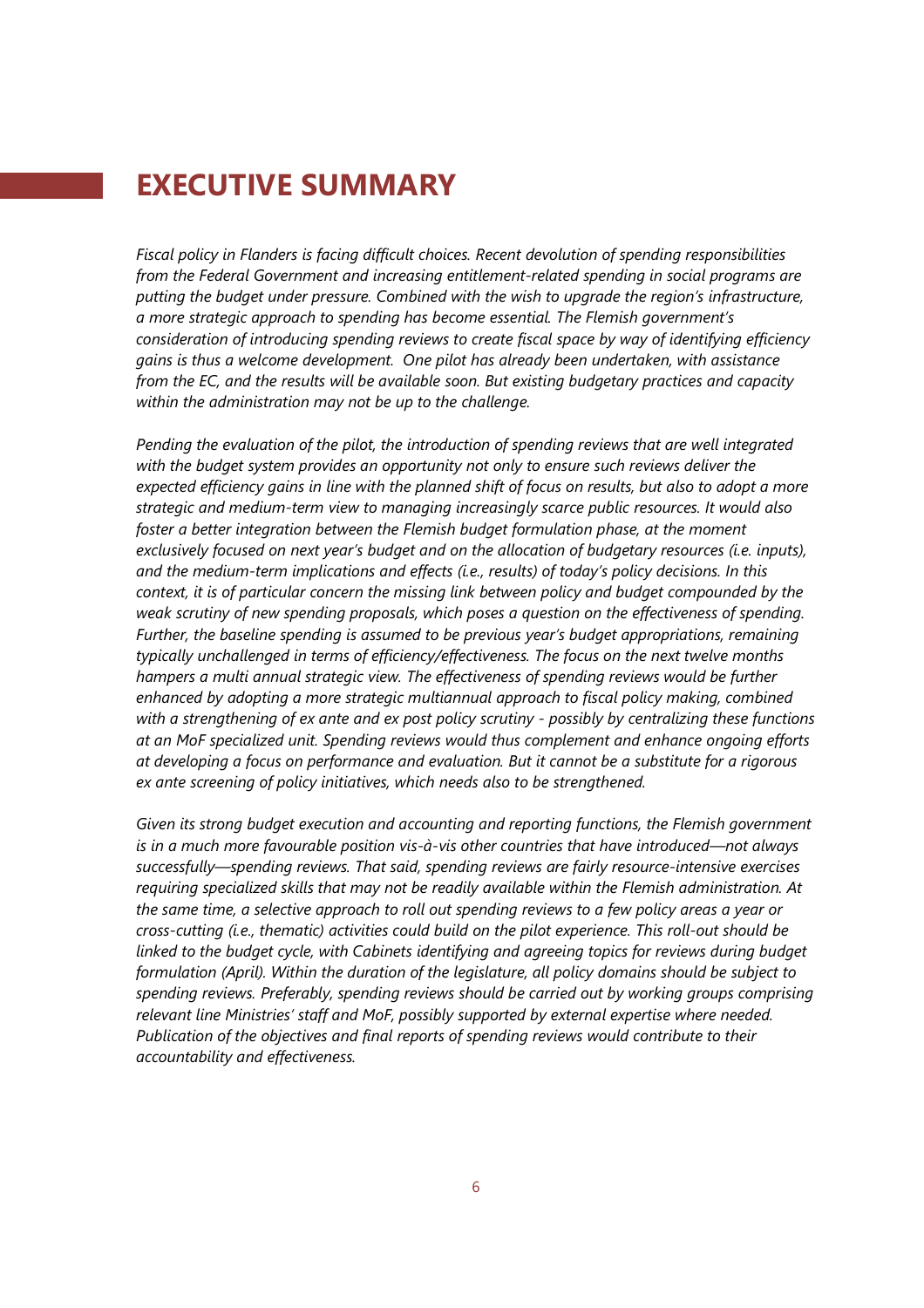## **I. FLANDERS' CONTEXT: STYLIZED FACTS**

Flanders is one of three regions that along with three linguistically defined communities and local governments constitute the Belgian federation. It covers 57.6 percent of the population and 59 percent of Belgium's gross domestic product (GDP).The financing of the federated entities is governed by the 1989 Special Finance Act (SFA), the amendment of which requires a two-thirds majority in the Federal Parliament and in each language group. The State Reforms of 1993, 2001 and 2014 have amended the SFA by shifting certain competences related to i.a. social spending to regions.

As there is no hierarchy between the federal level and the federated entities, matters concerning public finances are discussed and agreed upon on the basis of the 2013 Cooperation Agreement, which transposed the Fiscal Compact in the Belgian fiscal framework. According to the agreement, the multi-annual targets set at the general government level become part of Belgium's Stability Programme, and are underpinned by sub-national governments' fiscal trajectories proposed by the High Council of Finance. Such trajectories, however, are not binding unless explicitly co-signed by the relevant regions within the Concertation Committee. Between 2014-2017, the Concertation Committee took note of the trajectory proposed by the HFC, but no agreement ensued as regards the trajectories. In 2018, the Concertation Committee agreed on reaching the MTO (Structural Balance of 0,0 percent of GDP) in 2021 at the level of the general government and took note of the commitment of Entity I and Entity II<sup>1</sup> to strive for a balanced structural budget. Yet, the individual governments have not agreed upon a trajectory for each level of sub-national government.

Flanders' fiscal situation is relatively strong compared to Belgium. The Flemish Government has been pursuing a balanced budget target over the last few years<sup>2</sup> and the debt ratio to national GDP is about [9] percent compared with the general government's [99.8] percent projected for 2019.<sup>3</sup> Flanders' debt operational target<sup>4</sup> is not to exceed 65 percent of revenue — it currently stands at 59 percent (50 per cent after correction for hospitals' debt). This threshold has been set with a view of maintaining Moody's current Aa2 rating (high quality and very low credit risk). The debt-to-revenue ratio has been increasing over the last few years largely reflecting the absorption of some 20 legal entities (equivalent to regionally-owned enterprises and agencies)

<sup>&</sup>lt;sup>1</sup> Entity I= federal administration and social security. Entity II= Communities, Regions and local authorities.

 $^2$  However, certain infrastructure projects, such as the Antwerp ring road, are excluded from the deficit definition for presentational purposes, but are correctly included by Eurostat and credit rating agencies.

<sup>3</sup> See 2019 Country Report for Belgium, annex B, p. 73.

<sup>4</sup> As stated in a concept-note from the Ministry of Finance and Budgeting (2016) "Quo vadis Vlaamse schuld – uitbouw van een nieuwe Vlaamse schuldnorm". According to the most recent estimates of the Ministry, the threshold level of 65% will be reached in 2022-2024.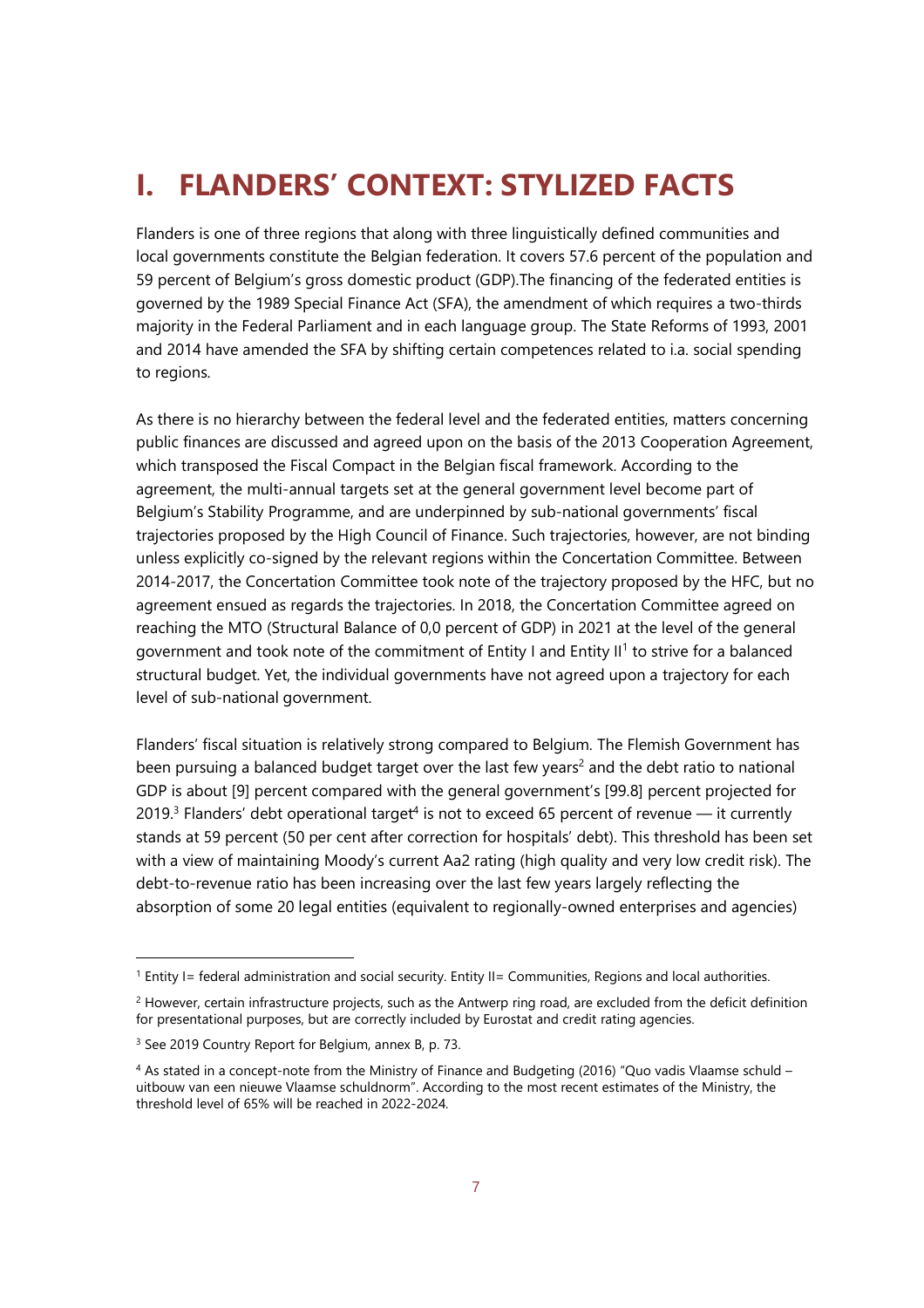that were re-classified within the government perimeter according to the European System of Accounts (ESA).

This said, similarly to the rest of the country, Flanders has been facing demographic pressures, especially in education and healthcare that have been crowding out other spending categories, such as investment.<sup>5</sup>



Figure 1 Budget Developments and 2018 Composition by Policy Domains

Flanders' fiscal policy is facing a number of constraints for the following reasons:

- Its medium-term fiscal objectives have to be coordinated with other federal entities in the context of the Stability Programme so as to contribute to Belgium's objectives and compliance with the EC fiscal framework.<sup>6</sup> The MTO was set to target the balanced budget, stricter than the minimum MTO set by the European Commission because of the high debt level of the federal government.
- As more competences have been transferred to the regions in the above-mentioned institutional context of the  $6<sup>th</sup>$  state reform, these have not always been accompanied by commensurate transfer of resources. The scope to increase its own revenue is somewhat limited because taxation of labour is already high.<sup>7</sup>

<sup>5</sup> The federal government tasked a committee of experts with drafting a National Pact for Strategic Investment identifying public and private investment needs at all government levels. The report recommends EUR 144-155 billion in additional investments by 2030, coming from both the public (45 percent) and the private sector (55 percent). This would increase the annual investment rate to 3-3.5 percent of GDP from an average of just above 2 percent since 2000 with a modest increase to 2.3 in 2018. Investment would target digitalization, cyber security, education, health care, energy and mobility. See EC *Country Report Belgium 2019*, Brussels, 27.2.2019 SWD(2019) 1000 final, pp. 22-3.

<sup>6</sup> Cfr. 2018 CSR n. 1 provides "Pursue the full implementation of the 2013 Cooperation Agreement to coordinate fiscal policies of all government levels".

<sup>&</sup>lt;sup>7</sup> Cfr. European Commission, 2019, Country Report Belgium 2019.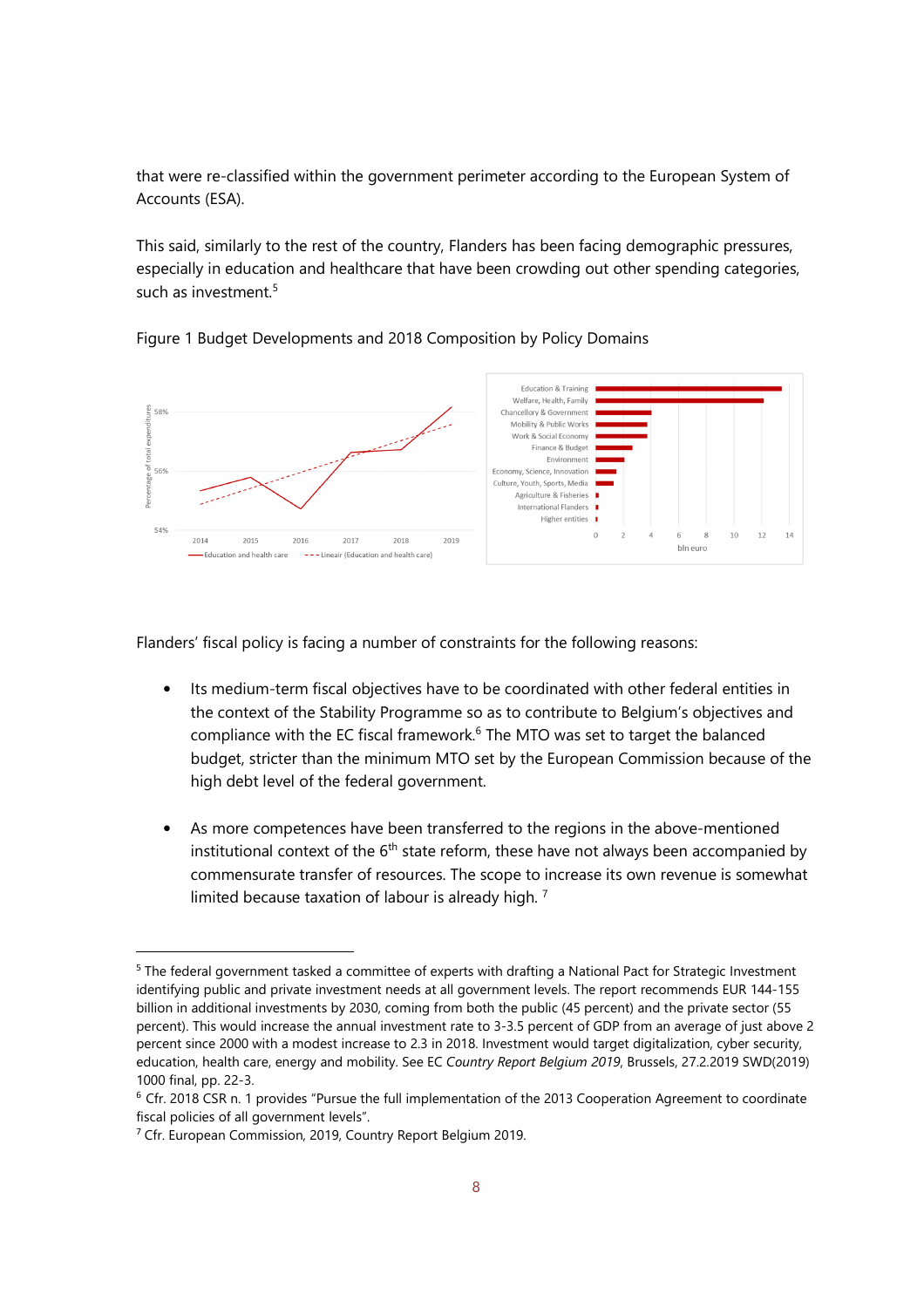• As noted, the Flemish debt-to-revenue ratio is approaching the upper limit of the threshold for maintaining the current rating.

The need to accommodate and meet rising demographic pressures and to create fiscal space for infrastructure requires rationalising spending to extract efficiency savings. As highlighted in the 2019 Country report for Belgium, the country has to improve the "efficiency and composition of public spending at all levels of government to create room for public investment, notably by carrying out spending reviews." It is in this context and against these "constraints" that the Flemish government is undertaking a number of initiatives aimed at shifting the focus of its fiscal policy on results.

This draft report thus takes stock of the current budgetary practices; the recently completed spending review pilot; and ongoing initiatives to reintroduce a focus on performance. In doing so, it identifies relative strengths and weaknesses, draws some preliminary findings on the spending review pilot, and in light of international experience suggests a number of measures that would integrate the rolling out of further spending reviews within the budget system so as to strengthen the strategic focus of fiscal policy, facilitate spending prioritization, and complement the government's renewed emphasis on results.

## **II. THE BUDGETARY FRAMEWORK: AN OVERVIEW**

## **The Budget System**

-

This section overviews the budget system according to following phases—execution, reporting, evaluations, and preparation. As such, it is not a comprehensive review of the budget system or the broader public financial management system in Flanders.  $8$ 

## **Strong budget execution/treasury functions**

Flanders relies on a strong budget execution, based on a dual policy commitment/payment appropriation and control system, centralized payments, with more than 99 percent of payment executed electronically, systematic balancing of the account thanks to accrual-based double

 $8$  This overview is based on the mission's short visit. It would be desirable if Flanders were to conduct a more comprehensive review of its public financial management systems, with particular focus on how public investment projects are assessed, selected, and managed. Recently there has been a study aimed at analyzing the selection and governance of large infrastructure projects (see

https://steunpuntbestuurlijkevernieuwing.be/onderzoek/vlaams-investeringsbeleid-voor-groteinfrastructuurprojecten). The first phase has been completed and has resulted in some recommendations: (see https://steunpuntbestuurlijkevernieuwing.be/studiedagen-workshops/vlaams-investeringsbeleid-lars-dorren-1.pdf and https://steunpuntbestuurlijkevernieuwing.be/publicaties/dorren-verhoest-van-2.pdf).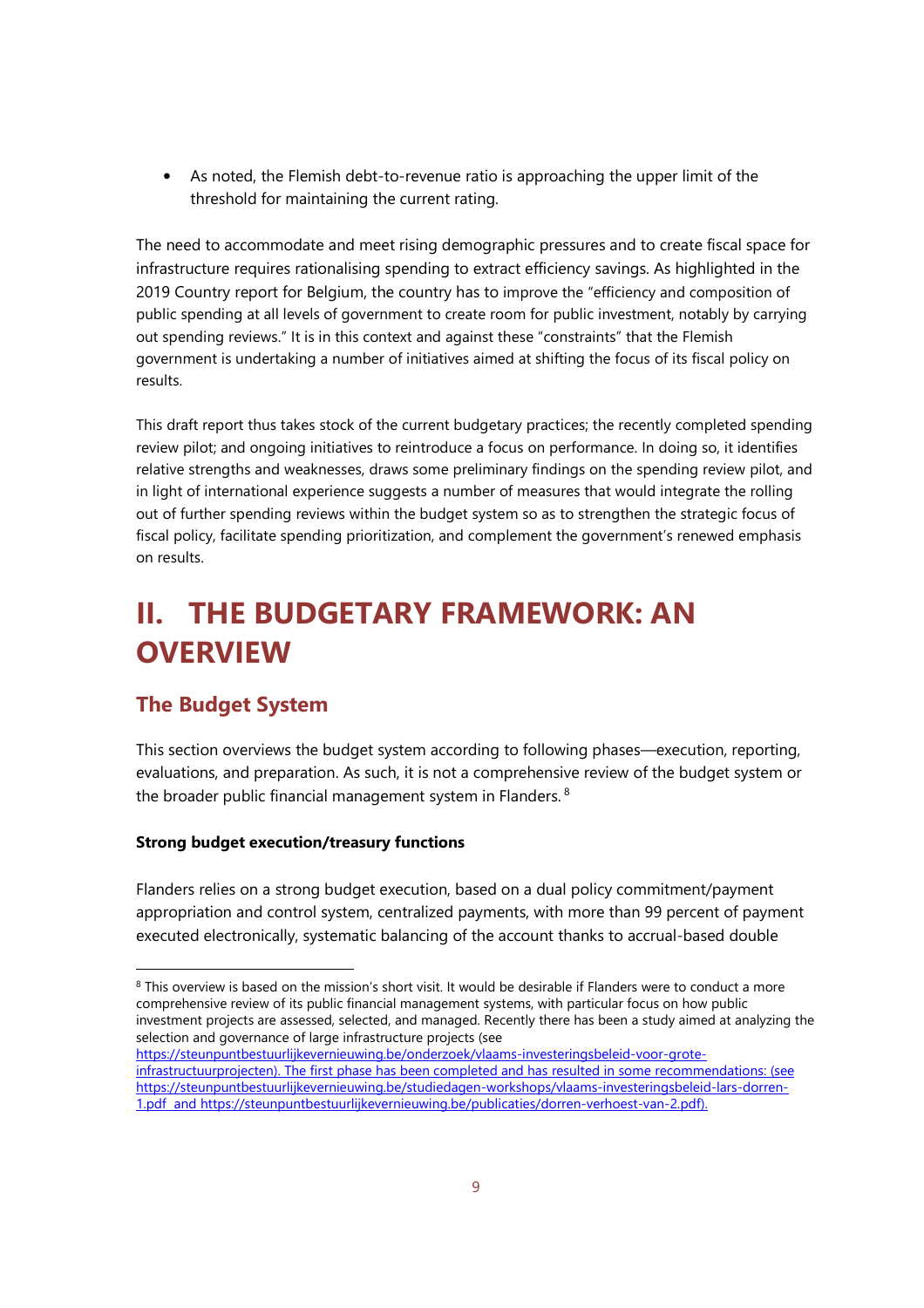entry system supported by integrated IT support system. Further, there is a clear definition of "commercial terms and conditions" compliant with the Late Payment Directive and monitoring of occasional outstanding payments, largely confined to investment projects as a result of contractual disputes, and careful in-year monitoring of the budget execution through the Monitoring Committee<sup>9</sup> and clear procedure for budget adjustments, with a main one taking place in the spring, and *virements* across budget policy areas, programs and articles. The budget adjustments are approved by June, but the budget review starts relatively early (February) compared to other countries to reflect possible updates and changes to the macro framework (in practice, inflation outlook and previous year's outturn). Its formal beginning precedes the "closing" of the books, which, while overlapping with the budget preparation phase discussed later in this section, does not seem to influence the "baseline" (i.e., previous year's approved budget)<sup>10</sup> in the bilateral budget discussions.

## **A Programmatic Budget Classification and Appropriation structure, but still driven by inputs**

The budget classification and appropriation structure has a strong programmatic approach, with spending classified in 11 "policy domains", which are in turn subdivided in 51 policy areas or programs and more detailed subprograms and budget articles. Each sub-national incoming government in Belgium has however the liberty to restructure domains and areas in line with their priorities and within the scope granted by the coalition agreement. Despite this classification, however, the budget is based, in essence, on input and has no medium-term strategic view or result orientation.

#### **Modern Accounting and Reporting**

-

Accounting and reporting standards are based on Flemish private sector accounting standards. Since 2016, accounting standards are proposed by the Flemish Advisory Committee for Accounting Standards (VABN), which is chaired by the head of the Finance and Budget department and consists of six voting members and four non-voting members. Members are representatives from the government and private sector entities and institutions, such as the Court of Audit.<sup>11</sup> In addition, since 2000 the budget system has adopted the ESA-standards and

<sup>&</sup>lt;sup>9</sup> The Monitoring Committee is chaired by the Secretary General of the Ministry of Finance and consists of representatives of the Budgetary Affairs and Financial Operations units, the Financial Services and Reporting Division, and representatives of the Flemish Tax Service Administration.

<sup>&</sup>lt;sup>10</sup> That is, the approved budget for 2018, for instance, is used as a baseline in preparing the 2019 budget.

<sup>&</sup>lt;sup>11</sup> The Flemish Advisory Committee for Accounting Standards (VABN) was established in January 2016 to provide advice to the Flemish Government on accounting practices. Although not legally binding, deviations from the Committee's advice hashave to be justified.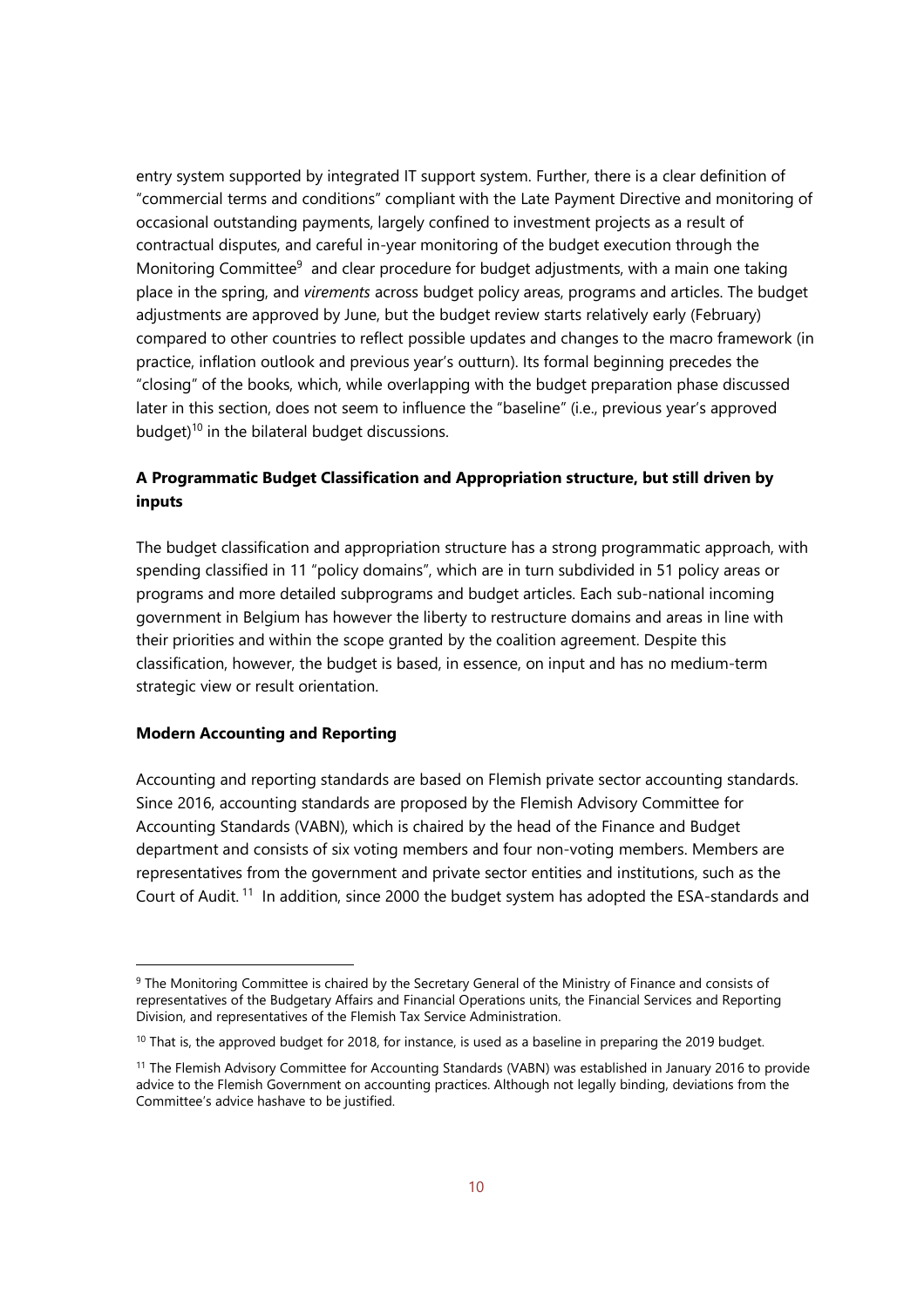has been updated in line with its revisions to strengthen consistency with EU reporting requirements.

### **Fragmented performance and evaluation functions**

Consistently with the above-identified emphasis on inputs, the Flemish budget system does not appear to have a tradition of rigorously evaluating its spending in terms of efficiency and effectiveness. Past attempts (1990-2000) at introducing performance-based budgeting have failed. Although ex-post evaluations appear to be performed by a number of institutions and Ministries, including the Court of Audit's thematic evaluations and the Finance Inspectorate's selected evaluations, besides those initiated within policy domains by evaluation/research units, these exercises seem poorly coordinated and by and large left to each institution's initiative. Moreover, they do not seem to follow somewhat standardized approach or methodology. The plan for next year is to re-introduce a focus on performance, as discussed in the last section of this report. Besides its ex-post audit function, the Court of Audit also carries out a number of ex-ante controls. However, results of evaluations are not used to inform political debates / initiatives. These include commenting on the budget when submitted to Parliament and the socalled thematic evaluations, which provide useful policy insight on effectiveness of regional programmes without a strong link with budget preparation.

#### **An obsolete budget preparation process**

-

The budget preparation process is possibly the weakest link in the budget system, with repercussions on all the other phases, most notably the above described fragmented performance and evaluation functions. As noted, the budget provides a description of allocations by policy domains and areas. Budget preparation lacks a strategic multiannual vision and a clear prioritization mechanism. Like the rest of the budget system, it is also characterized by the split between policy and budgeting, which is unusual in modern public financial management (PFM), since linking policies to budgets is at the core of modern budgeting.<sup>12</sup>

 $12$  Budgeting is an intrinsically political process whereby scarce financial resources are allocated among competing goals. This tradition dates back to Wildavski (1964) and Schick (1998 and 2013), and was later reinforced by the writings of Irene Rubin (1996 through 2019), among others. Budgeting remains at its core a set of processes and procedures that relate the expenditure of funds to the accomplishment of planned objectives (Schick, 2013), or "attempts to allocate financial resources through political processes to serve different human purposes," to use Wildavsky's words. See Wildavsky, Aaron, 1964, *Politics of the Budgetary Process* (Boston: Little, Brown & Company); Schick, Allen, 1998, *A Contemporary Approach to Public Expenditure Management*, Washington DC, World Bank Institute; and 2013, "Reflections on Two decades of Public Financial Management Reforms, in Cangiano Marco, Curristine Teresa, and Michel Lazare (Eds.), 2013, *Public Financial Management and Its Emerging Architecture* (IMF: Washington DC); and Irene Rubin, 2019, *The Politics of Public Budgeting, Ninth Edition* (SAGE Press).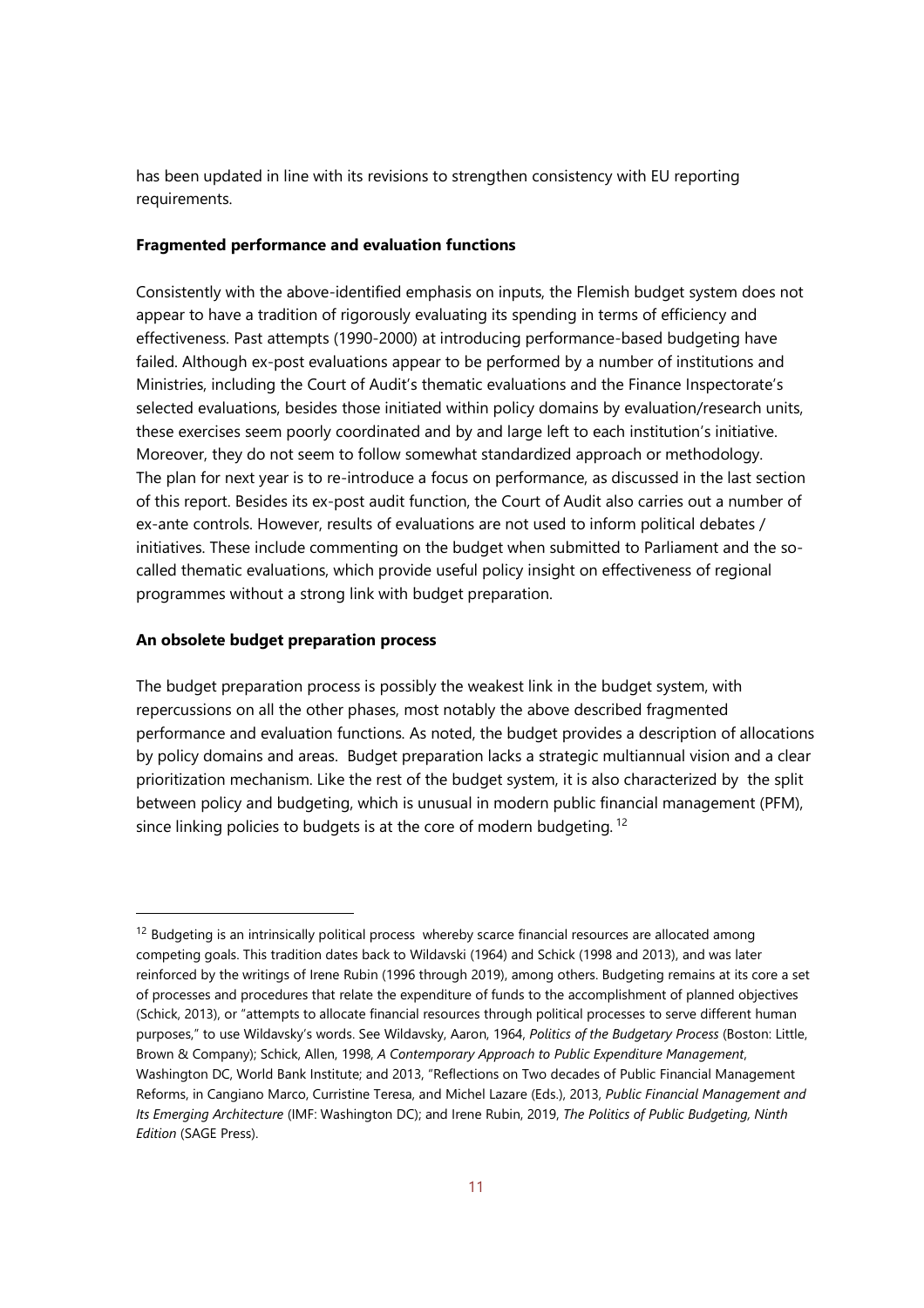In essence, each government coming into power presents its coalition agreement—traditionally Flemish governments tend to be coalitions among various parties—accompanied by a Policy Note identifying the government's new initiatives and priorities over its 5 years duration. This document is fully costed, but its budgetary implications are not made publicly available, unlike for example the Netherlands, another country that tends to have coalition agreements. These initial Policy Notes are then followed by Policy Letters issued every year for each policy domain. These letters are not integrated nor inform the budget preparation phase which takes place in May-June. They are issued after the budget is submitted to Parliament in October. Such letters tend to highlight qualitatively the government's new initiatives and intents, without any discussion of their budgetary implications on the coming budget year or the medium term horizon. The merging of the policy and budget tracks is being explicitly addressed in a decree prepared by the current administration, as discussed in the last section of this report. As far as the budget formulation (i.e. the strategic phase) and preparation (budget proposals and negotiation) phases are concerned, the former seems to be missing altogether, leaving the latter as an unconstrained, bottom-up approach, besides the mere indication of achieving a balanced budget. .

What follows is a brief description of these critical phases:

The budget formulation phase should start in parallel with the discussion and then submission of Belgium's Stability Programme in April. This document presents the medium-term objectives for Belgium as a whole, but also requires an agreement among the various levels of governments and jurisdictions as to their contributions to such targets. No information is however communicated to the administration in terms of medium-term evolution of revenue and spending, besides the commitment to achieve a balanced budget.

• As a result, the budget preparation calendar starts with templates for budget proposal sent by the MoF to policy domains and areas in May with no indication of spending priorities or the total affordable spending envelope. The baseline is in practice the previous year's approved budget, i.e., not reflecting possible budget adjustments conducted during the previous calendar year and changes in the macroeconomic scenario The focus is exclusively on the next budget. New initiatives are not included in the template and will be bidding for budgetary resources in September during the negotiations at the political level. There is no indication at this stage of what policy domains and areas to pursue and how this would be measured except for the limits set by the budget. The baseline is neither analysed nor challenged.

• Budget negotiations follow. In the course of technical bilateral budget meetings between MoF staff and representatives of the competent minister accompanied by representatives of line ministries and selected legal entities, new initiatives, although not included in the template, can be presented by policy domains by the but they are not discussed in detail nor is their budgetary impact on future years (after t+1) explicitly stated. Such initiatives are not always fully costed or subject to some sort of ex-ante cost/benefit analysis. New initiatives are not scrutinized by the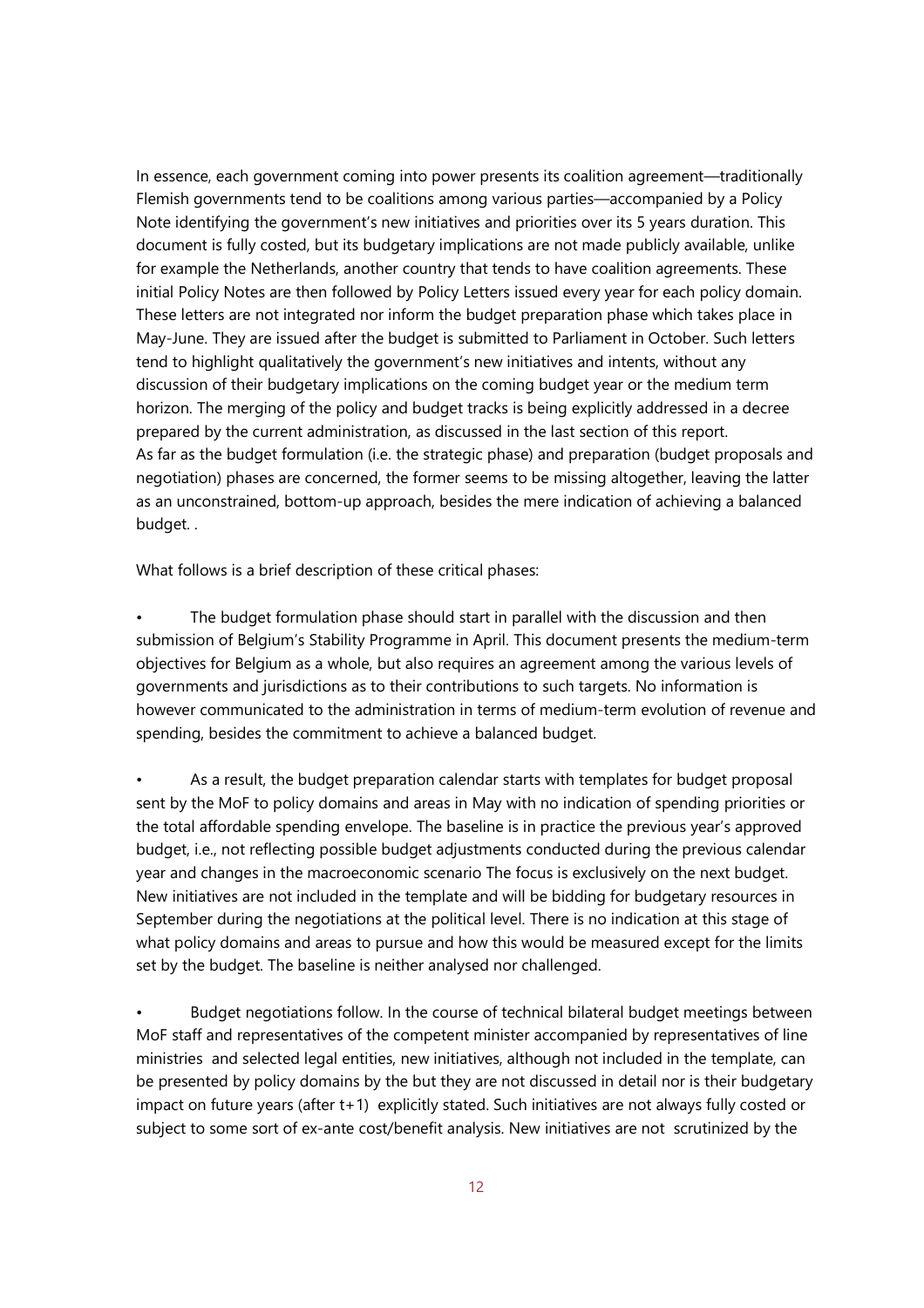Finance Inspectorate nor by the MoF Budget Affairs Division during the technical budget negotiation phase. If spending initiatives receive a negative opinion during the budget execution phase—and in practice sometimes they do, most notably because of insufficient information they can still be approved by Cabinet without an obligation to justify adding them to the budget against the opinion of the Inspectorate and the MoF—and in some cases even of the budget coordinator of the proponent policy domain or ministry, as the corresponding budget has already been decided upon during the political budget negotiations or the initiatives are too far into the approval process to be halted (implying that certain spending initiatives are discussed and approved directly by Cabinet without going through the preparation of the budget proposal/technical discussion or Inspectorate scrutiny). This raises serious concerns on the overall quality of spending.

The only point in the process where a medium-term view is presented is in November, when medium-term estimates are centrally compiled by the MoF, occasionally relying on additional inputs from line ministries, and presented to Cabinet and subsequently to parliament. But this happens after the budget has been submitted to Parliament for its deliberation and approval. In other words, the logic underlying the Stability Programme—and modern budgeting—is reversed, with the medium-term estimates derived from the annual budget exercise instead of having the budget as the first year of a medium-term strategic approach to fiscal policy.

As just succinctly described, the budget preparation process is a bottom-up approach lacking strategic multiannual considerations. Still, it absorbs a large amount of resources that could be reallocated more efficiently to developing a more strategic view of fiscal policy. Addressing quality of spending and the stated objective of creating fiscal space for investment by way of introduction of spending reviews can be severely undermined if budget formulation and preparation is not revised along the lines outlined in the last section of this report.

## **III. RATIONALE TO INTRODUCE SPENDING REVIEWS**

Spending reviews have been defined (OECD 2013)<sup>13</sup> as systematic and in-depth scrutiny of baseline expenditure with the objective to detect: i) opportunities for cutting low-priority or ineffective expenditures, ii) efficiency savings.

<sup>13</sup> P. 4, available at

http://www.oecd.org/officialdocuments/publicdisplaydocumentpdf/?cote=GOV/PGC/SBO(2013)6&doclanguage= en.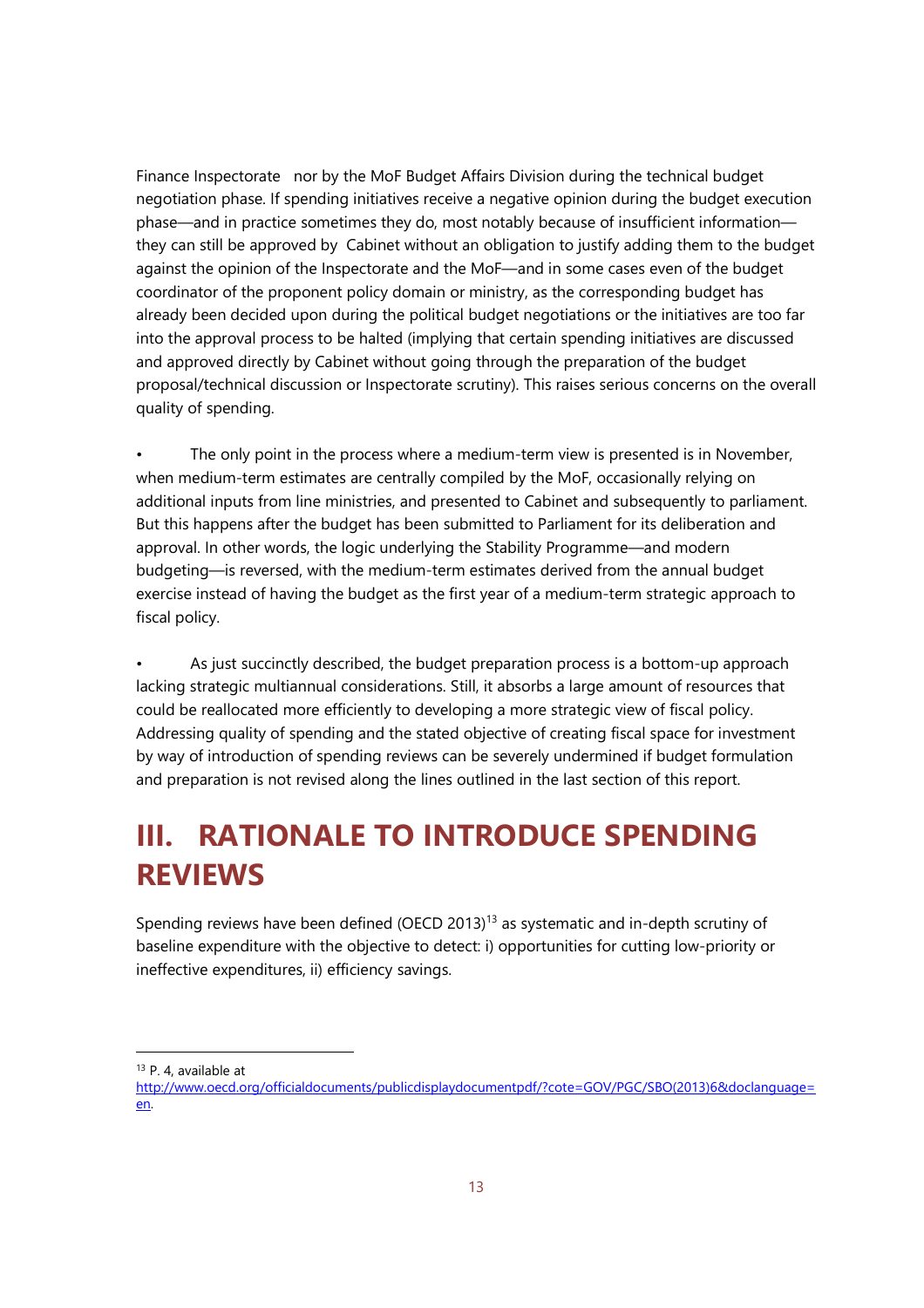Strong budget pressures over the past years and decades have encouraged some EU Member States to experiment with their own instruments of expenditure performance<sup>14</sup> including spending reviews (see below on the Netherlands experience).

#### Box 1 Spending reviews in the Netherlands

-

Spending reviews were introduced in the Netherlands in the 80's, in response to the high budget deficits in this period. The idea was to implement a rigorous evaluation of policies linking results to budgets and identify options to increase the efficiency of public spending, and options for savings on the budget while maintaining policies as effective as possible – by increasing effectiveness and efficiency of existing policies.

Spending reviews are one of the instruments in the broader policy monitoring and evaluation framework of the Dutch government. In the first place, there is a standard obligation for ministries to evaluate their spending programs (eg a program to provide loans at reduced rates to small innovative sme's) every 4 years. Every year, each ministry publishes an evaluation calendar in the annex of their budget. Policy evaluations are in most cases contracted out by ministries to external research institutions, and executed along a mandatory outline provided by the Ministry of Finance, with effectiveness and efficiency of spending as the key research questions. As a rule, all program evaluations are published and sent to parliament with an appreciation of the cabinet, including possible policy changes in response to the evaluation. In addition, a mandatory periodic (every 4-7 years) evaluation of the entire budget article (beleidsdoorlichtingen), comprising a set of coherent spending programs (eg all programs targeted at small innovative sme's) is carried out by the line ministry or contracted out. This broader evaluation uses or is based on the evaluations of the underlying programs. This is also published and sent to parliament as a rule. Both types of evaluations are carried out under the responsibility of the line Ministry, following the aforementioned guidelines provided by the Ministry of Finance.

In addition, spending reviews are carried out. These form an integral part of the regular budgetary framework (the Interdepartementale Beleidsonderzoeken or IBO's). Spending reviews are usually focused on a set of coherent spending programs or budget items (eg all policies aiming to increase innovation in the economy) or at specific programs with large budgetary outlays – eg spending on active labor market programs. Their main objective is to come up with multiple policy options to increase the efficiency of public spending, including the costing of those options. It is mandatory to provide one policy option that saves up to 20% of the expenditure base in the next 4 years. The subject of these spending reviews is agreed between the Ministry of Finance and the line ministry in the course of the budgetary process, during the bilateral budget negotiations taking place in the spring, and form an explicit part of (annex to) the internal document describing the outcomes of the negotiations which are used for the budget preparation. The list of IBO's (usually 5-10 per year) for the next year is published in September along with the budget, outlining the precise expenditure base and mandate or research question of the review, and the ministries that will be involved in the working group. IBO's are carried out without political intervention by a working group of civil servants of at least the Ministry of Finance and the relevant line Ministrie(s), and have an independent chair, which may be a high ranking civil servant from a Ministry that is not part of the expenditure base, someone from academia or research institutions, or from civil society. The chair is supported by a secretariat of at least a civil servant from the Ministry of Finance and the relevant line Ministry, who have the explicit instruction to operate in service of the chair, independent of their Ministry. The point of view of these Ministries is voiced through their representative in the working group. Members of the working group are free to suggest policy options, and a policy option cannot be vetoed by the other members, in order to not exclude out of the box and radical options. In general working groups start

<sup>14</sup> Vandierendonck, C., Public Spending Reviews: Design, conduct, implementation, Economic Paper n. 525, p. 5 available at: http://ec.europa.eu/economy\_finance/publications/economic\_paper/2014/ecp525\_en.htm.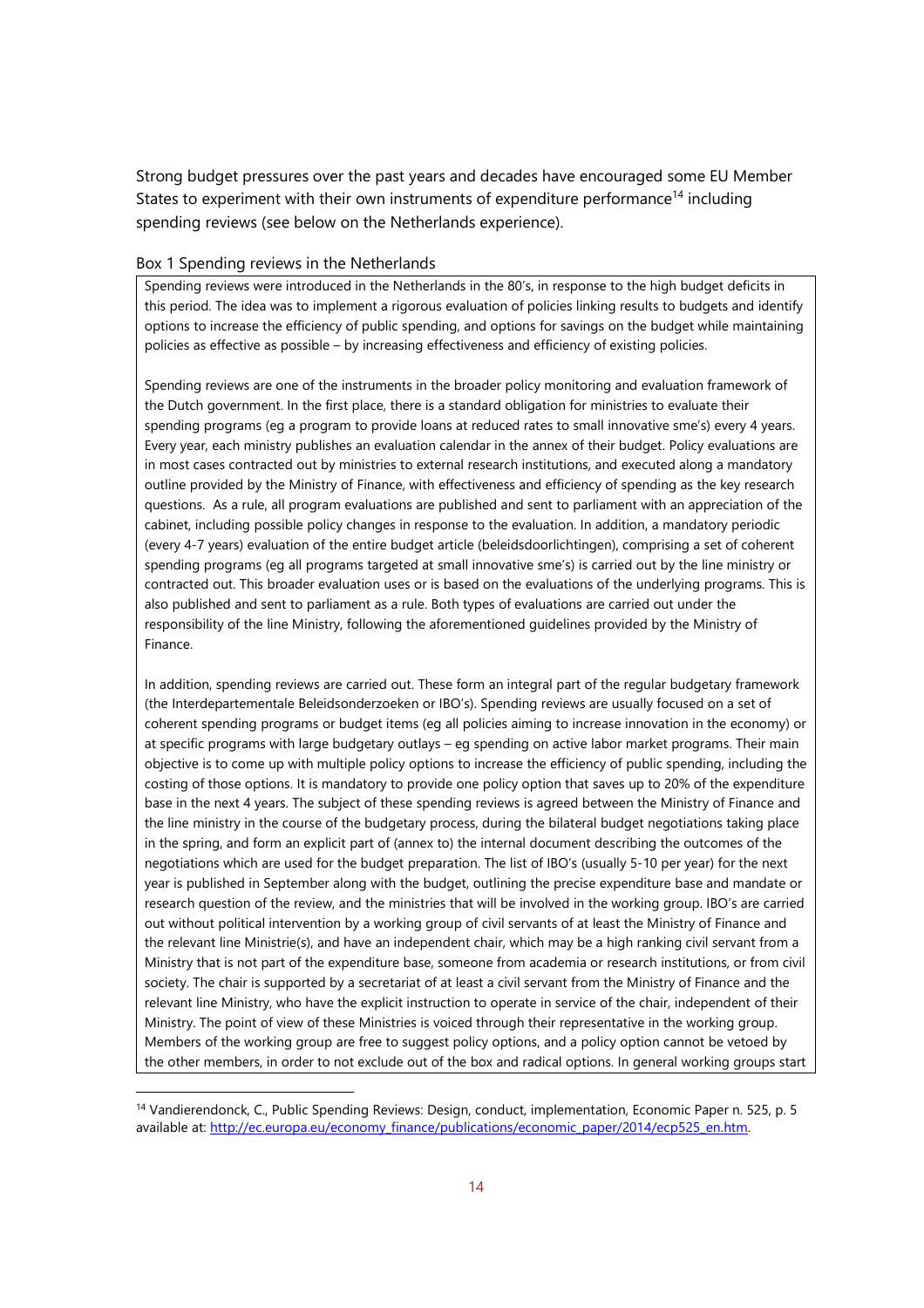in September / October after publication of the budget, and usually finalize their reports in spring of the following year. The report of the working group is published and sent to parliament along with the appreciation of the cabinet, which in some cases also contains policy choices based on the review.

In 2010, a comprehensive exercise was carried out for the whole expenditure side of the budget (including tax expenditures) in the aftermath of the then outgoing administration, in order to give political parties and the next administration a sound basis to make budgetary choices for the fiscal retrenchment needed after the financial crisis. The operation consisted of the execution of 20 spending reviews carried out in 8 months along the lines described above, covering a base of roughly 90% of expenditures. It was initiated by the PM and the two vice-PM's (one being the Minister of Finance). Each working group was tasked with delivering one or preferably multiple policy options generating savings up to 20% of the relevant expenditure base. The results were published in 20 reports which were directly sent to parliament without any appreciation by the outgoing administration, and were subsequently extensively used in the election platforms of the political parties and in the coalition agreement after elections.

More recently a significant impulse to promote spending review in MS came from the Eurogroup which, by putting forward its Common Principles on spending reviews, promoted spending reviews especially in the euro area as a useful tool for improving the quality of public finances.<sup>15</sup> The Eurogroup therefore called on euro area Member States to actively use spending reviews. Spending reviews are essentially an ex post evaluation instrument, but by feeding back the conclusions and policy options identified, reviews can also strengthen the ex ante policy making processes, which seems very relevant in the case of Flanders.



Figure 2 Spending reviews in the policy evaluation and budgeting cycle

Spending reviews are useful tools for improving policy prioritization, cost-efficiency or for addressing consolidation needs. There are two possible approaches:

• the strategic approach aimed at sharpening policy prioritisation and clarify responsibilities;

<sup>&</sup>lt;sup>15</sup> "They offer a complementary means of supporting fiscal responsibility through reviewing priorities in public expenditure, and can contribute to a more growth-friendly composition of the budget. They have particular relevance for the euro area, where sound fiscal policies are a key matter of common interest and whose Member States have chosen to closely coordinate fiscal policies. In times of high public debt and historically low economic growth rates, there is more need than ever to ensure that taxpayers' money is used efficiently." Eurogroup statement - thematic discussions on growth and jobs: common principles for improving expenditure allocation – 09/09/2016.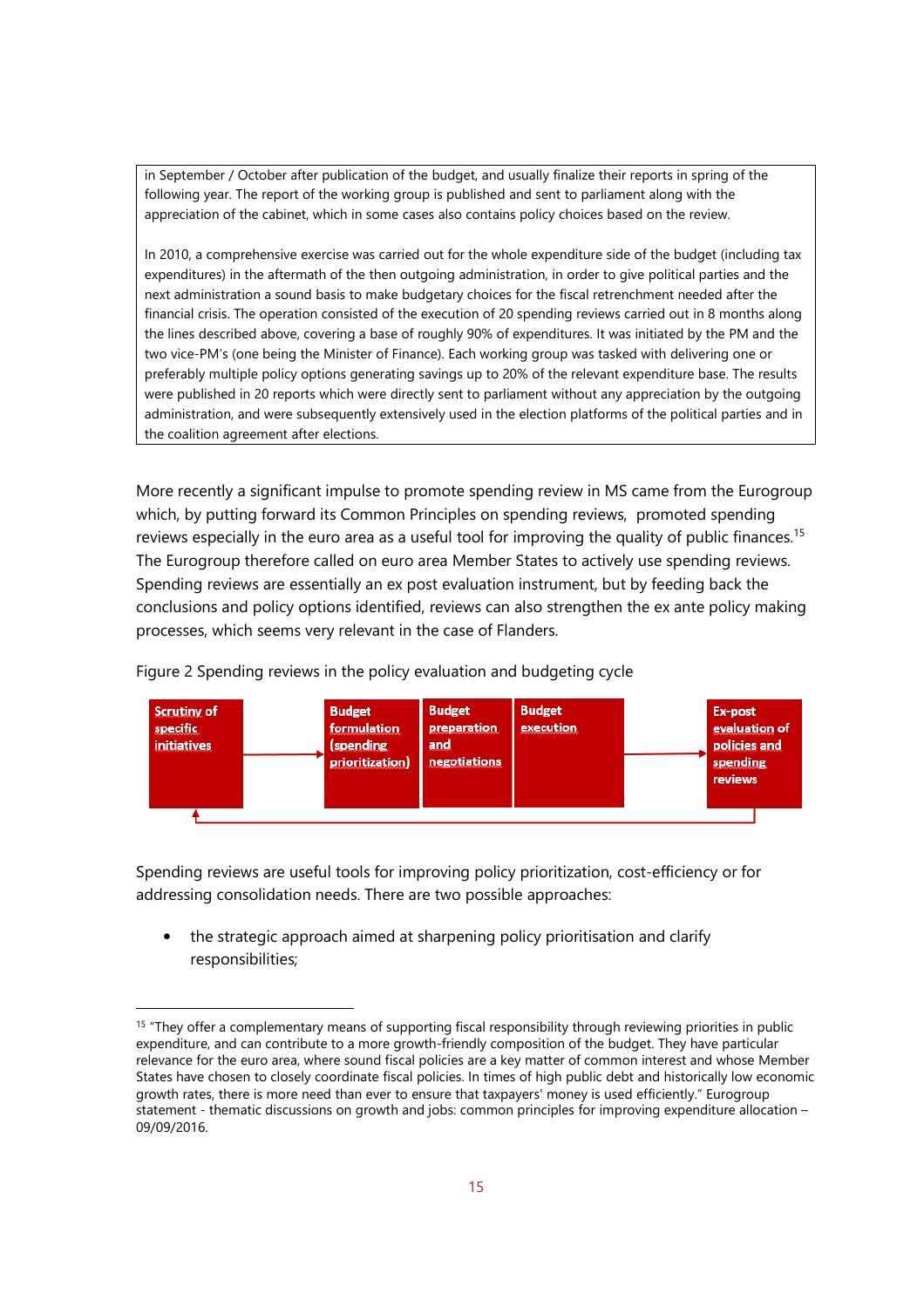• the tactical approach aimed at increasing the value delivered for the public money spent by optimizing the public funding;

Determining the scope of a spending review remains a highly strategic decision for which cabinet or the relevant ministers are responsible, and not only a technical exercise.

### **Enabling factors for successful SRs in the euro area**

From the above discussion and international experience, there are a number of lessons and health warnings that can be helpful were Flanders decides to roll out further spending reviews. The results reported below are those included in the 2017 survey on spending Reviews for the Euro Area (Cfr. Figure 3 Quality of Public Finances: Enhancing Ownership in spending Reviews, Technical Background Note by Commission Staff, 2018).



Figure 3 Main challenges to the Euro Area spending reviews

The key challenges are:

- Ownership of the administration under review;
- No/unclear directions from the political level;
- Lack of available staff
- Lack of time/data/capacity.

From the 2017 survey, it emerges that the administration under review plays an important role in providing data and technical assistance, in monitoring progress and implementing the reform, and is very much involved in the communication of the results. More specifically:

• *Design phase*: Compared to low-ownership reviews, reviews with high ownership tend to have a more pronounced involvement of the administration in the preparation phase of the review. This is particularly the case for MoF to provide guidelines, technical assistance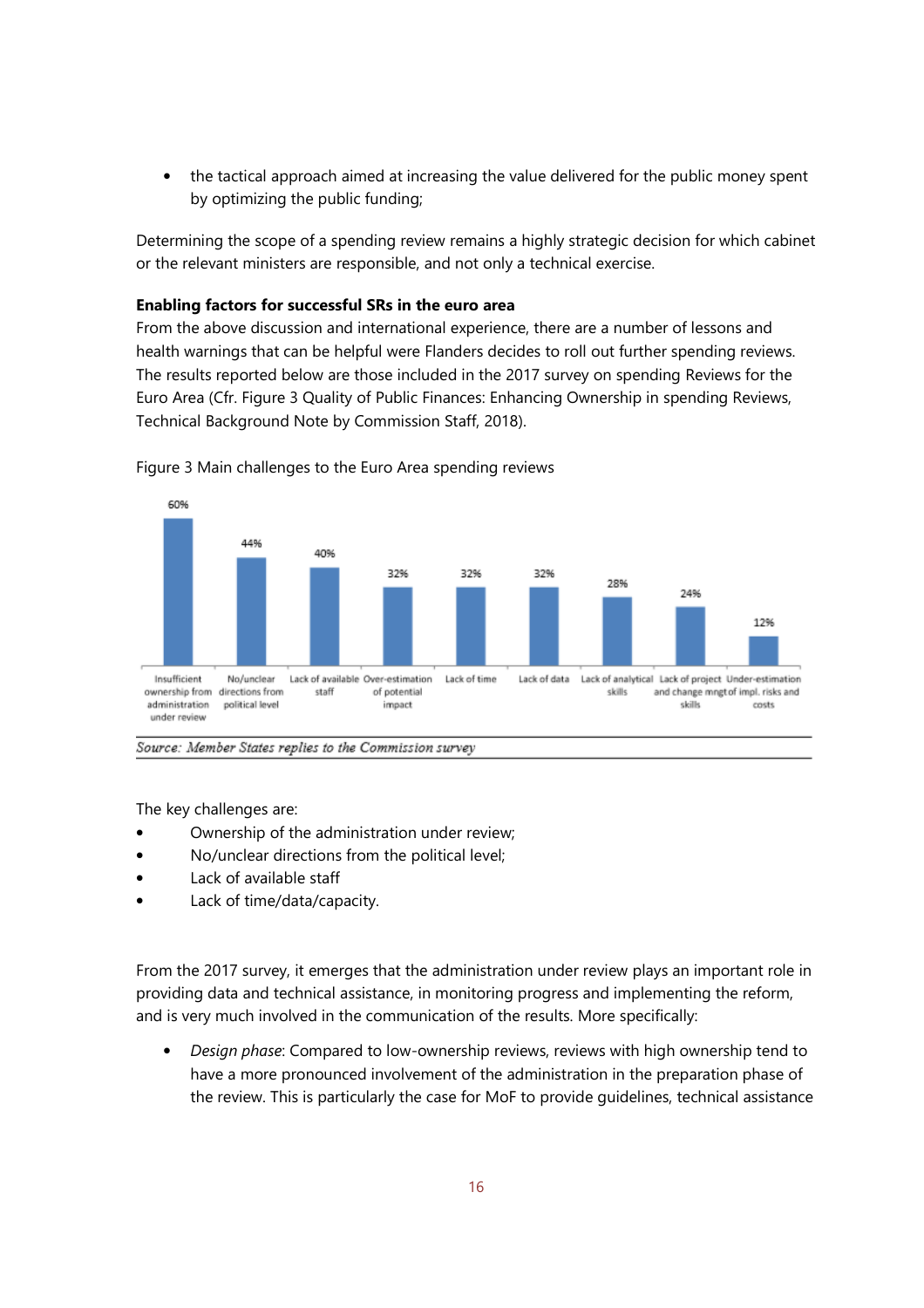and staff training. The administration under review plays also an important role in the provision of data.

- *Conduct phase*: Contrary to what is generally assumed, in high-ownership reviews the coordination is done more often (by comparison with low-ownership reviews) by an entity usually located inside the administration, and not by an external evaluator. In addition, still for high-ownership reviews, the administration under review is also involved in the monitoring process, unlike in the case of low-ownership reviews, where the administration plays no monitoring role at all.
- *Reporting and communication*: The relevant administration is involved in the reporting and communication steps when ownership of the review is high.

From the case studies, evidence shows that the creation of working groups with a very broad composition of staff helped to ensure knowledge exchange, coordination and communication among the stakeholders. This was the case of the Netherlands.

A second element is the balance of power between the administration under review (e.g. line ministries and agencies) and the MoF (or other coordinating entity).

Staff not directly involved in the review should maintain a leadership role and that this role should be typically played by the MoF.<sup>16</sup> At times, a more direct role of staff from the MoF could also be justified on the grounds of weak analytical capacities of staff of the units scrutinised, which could also be a reason behind weak ownership. Hence, in this case the MoF would participate also in the training of or technical assistance to the administration under review. According to whether, for example, this scope is more comprehensive or more strategic, then the governance model of the spending review could be more centralised or fragmented, respectively. By and large, the MoF usually participates to the review through a 'task force' (at times defined as 'command centre' in the survey) which serves as a steering actor and tends to also include staff from other public entities and external consultants.

From the 2017 survey, it emerges that these task forces maintain the lead for guidelines, monitoring and communication. More specifically:

- Regarding the design phase, the task force maintains a leadership role in the provision of guidelines, in technical assistance and to a smaller extent in staff training, while the administration under review maintains the lead for the provision of data.
- Looking at the conduct phase, the coordination of the review is fairly balanced, while the task force maintains a leading role in the monitoring.
- The task force has a leading role in organising the reporting and drafting the communication.

<sup>16</sup> IMF (2015) Republic of Slovenia. Technical Assistance Report – Establishing a Spending Review. IMF Country Report No. 15/265.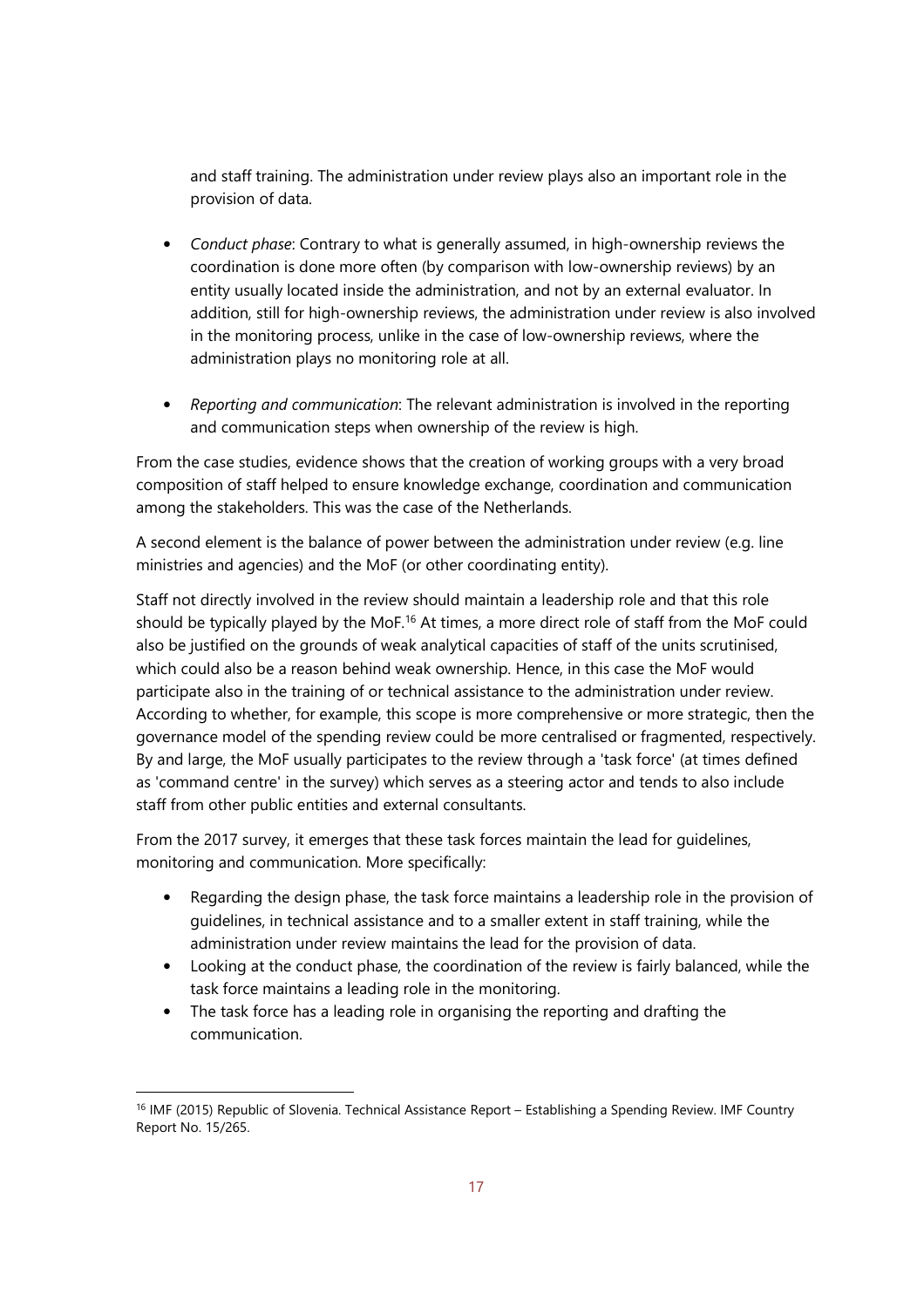• The administration under review takes the lead for the implementation of the reforms in both types of reviews.

In federal countries or unitary countries were regional and/or local levels of government are granted a degree of autonomy, the conduct of SRs could be delegated to an independent institution to ensure the smooth cooperation among the regions. Box 2 provides an overview of how Spain's central government has organised the ongoing spending review in areas were responsibilities are shared with regional government.

#### Box 2 A general government spending review in a quasi-federal context: the case of Spain

In Spain, regions (called autonomous communities or ACs) enjoy a large autonomy and represented 36 percent of public sending in 2017. In its 2017 Country-Specific Recommendations, the European Council of Ministers urged Spain to "undertake a comprehensive expenditure review in order to identify possible areas for improving spending efficiency" (CSR 1).

The Spanish central government has designated the national Fiscal Council (known as *Autoridad Indepediente de Responsabilidad Fiscal* or AIReF) in June 2017 to undertake a comprehensive multi-year (2018-2020) review of general government spending. After the change of majority in Spain in June 2018, the new central government confirmed the mandate.

For the first year of the review, the Spanish Council of Ministers approved in January 2018 seven review topics proposed by the AIReF. Two of them (public reimbursement of prescription—dispensed medicines and active labour market policies) concern policies where responsibilities are shared between the central and the regional governments. Moreover, all the four spending areas approved in December 2018 to be reviewed in 2019 (hospital expenditure, infrastructure spending, tax expenditure, and hiring incentives) concern both the central and regional governments.

The SRSS supported the review of public expenditure for the reimbursement of prescription-dispensed medicines in 2018. To foster cooperation with the regional governments, the AIReF organised for this review an inception meeting with all the regional governments and the review team met at the technical level with a sample of regional administrations. The AIReF sent also written requests for information and data to all regional governments. The review will make recommendations for both the central and the regional governments.

### **The ongoing pilot with spending review**

Last year, the Flemish MoF – in coordination with the Ministry of Work and Social Economy decided to commence a pilot project of a spending review.

The main reason behind this choice was to engage the administration in a first attempt to achieve a better insight on efficiency of public policies. This exercise represented also a test to verify the impact of a spending review on Departments' structure/organisation and cooperation across Departments.

The policy area chosen for the pilot spending review is the Flemish service voucher system (*dienstencheques/titres services*). The voucher system is an initiative to promote local services and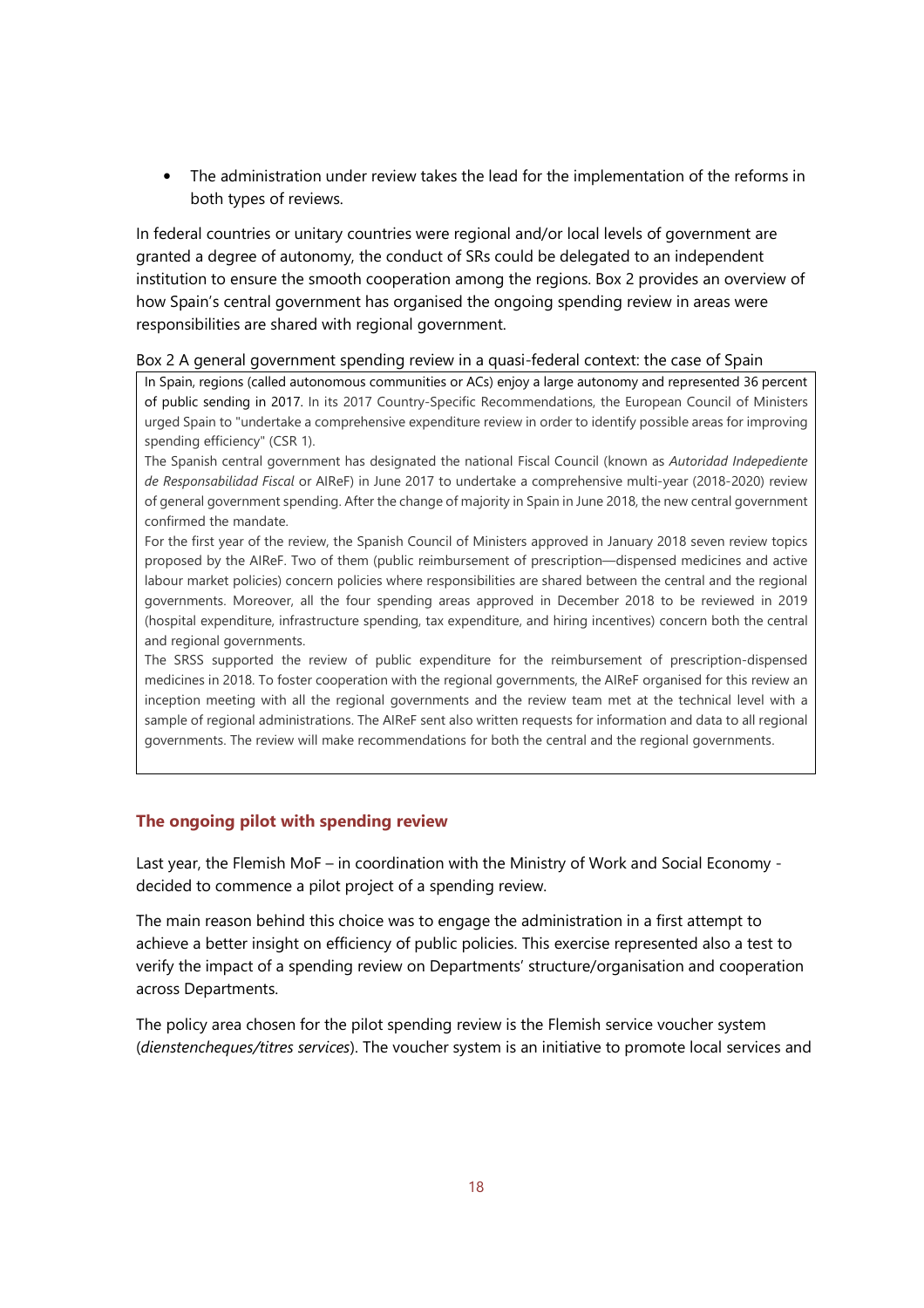jobs.<sup>17</sup> It enables individuals to pay an accredited firm to provide help of domestic nature and to use a voucher as a means of payment. The system was initially a Federal programme, but since January 2016, the three Regions have been authorised to monitor and operate the service voucher systems directly. In Flanders, the system is managed by the Department of Work and Social Economy. Since the shift of this programme from the federal to the regional level, the policy remained unchanged in Flanders while other Regions intervened to reduce the benefits.

Given a growing number of users of the service voucher scheme in Flanders and the rising cost, which stood at €1,296.5 million in 2016, the Flemish government selected this programme to assess its effectiveness and efficiency in reaching the scheme's objectives, making best use of the technical support provided by the SRSS.

The two Departments concerned carried out an in-depth analysis of this programme. The exercise required:

- cooperation between Departments;
- integration of data from different sources;
- focus on results of the policy;

-

- raise awareness of the interactions between programmes / areas and levels of governments;
- of particular value was the identification of policy options accompanied by sound budget costing and impact on the objectives of the concerned policy.

Since the design of the exercise, the pilot has been meant to be mainly a capacity building exercise to draw practical lessons on how to design and conduct spending reviews for the Departments involved while leaving any further policy decision to the new Government.

This initiative has been of a one-off nature because, unlike other international spending reviews, there has not been a clear political willingness to implement spending reviews while authorising the Departments involved to engage in such exercise under the auspices of the Secretary-General of Finance. As a result, this exercise has been led mainly by the MoF. Furthermore, the exercise was carried out in addition to the daily tasks without dedicating any additional resources. The dedication of all the staff involved from both Departments guaranteed the completion of the exercise within less than a year.

These conditions are however unlikely to be repeated in the roll out of the spending reviews. While, in principle, the line ministry has a direct interest to better understanding the drivers of their spending, it may also have a disincentive to disclose all the information to the Ministry of Finance. Hence, the structure of the governance of a SR has to be designed in a way that provides a set of incentives compatible among all the actors involved. International experience

<sup>&</sup>lt;sup>17</sup> The announced objectives of the service voucher system are threefold: (i) combating undeclared work in the sector of domestic services; (ii) job creation; and (iii) a contribution to work-life balance by meeting the demand of individuals for help with a wide range of household tasks.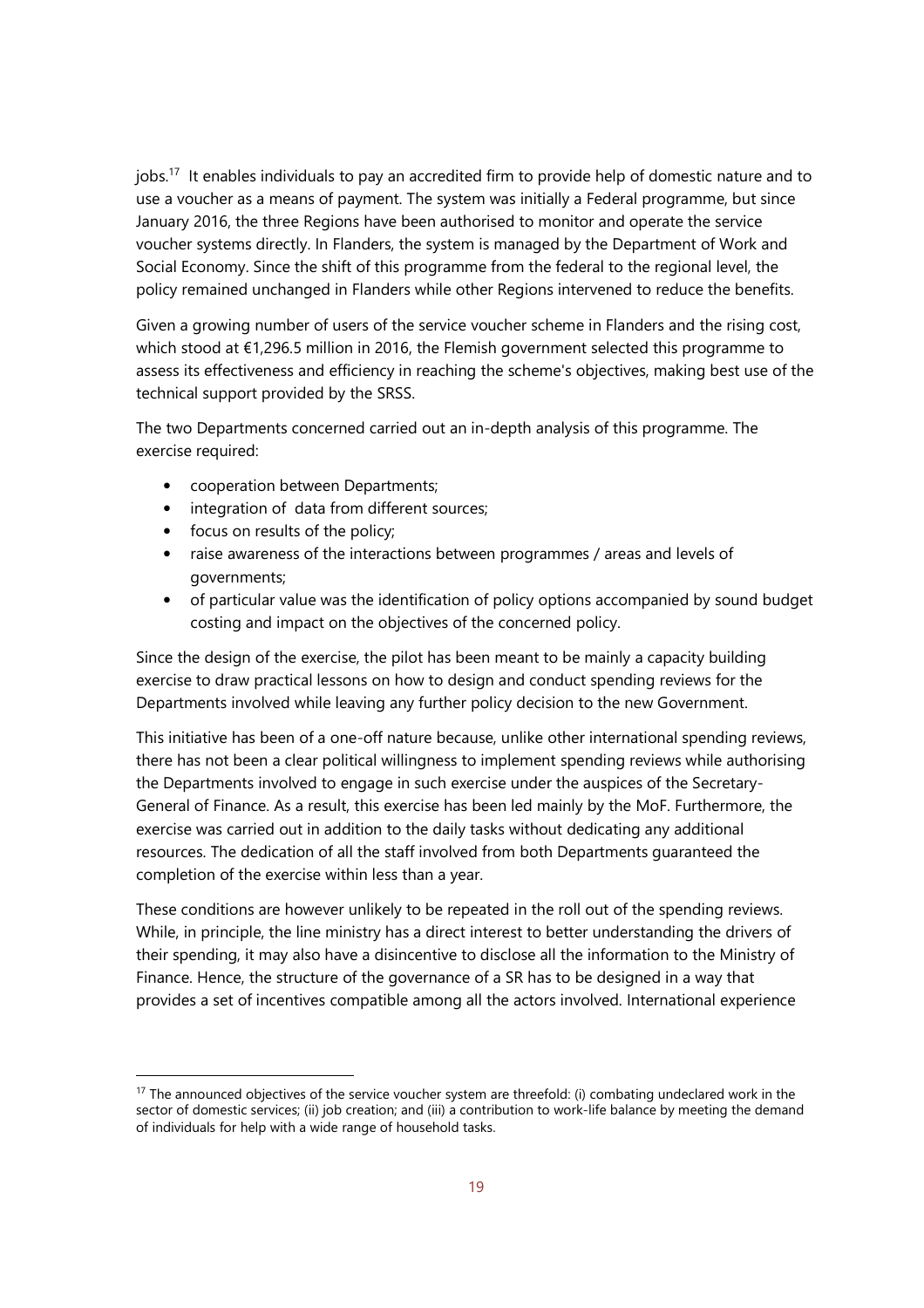shows that there is not a one size-fits-to-all model and each country needs to find the solution tailor made to their needs.

## **IV. INTEGRATING SPENDING REVIEW IN THE BUDGETARY SYSTEM**

To ensure the success of the stated objectives of creating fiscal space, a number of actions would be highly desirable to enhance the successful transition to a more strategic and result-oriented fiscal policy supported by an adequate budget system. This section discusses how the recent changes, including a rollout of spending reviews, would greatly benefit by developing a strategic focus of fiscal policy. The upcoming elections, with a new government coming into power in a few months, along with the latest changes and the recent pilot's experience present a unique opportunity to move decisively toward improving fiscal policy making.

### **Proposals to strengthen the planned focus on results**

A new legislative initiative by the current Flemish government, the Flemish Codex for Public Finances (VCO)<sup>18</sup>, will introduce fundamental changes into the budget system as from the budget 2020. It will re-introduce the notion of performance-informed budgeting, with a strategic ex ante focus on what spending should strive to achieve and how cost effective it would be. It aims to introduce an ex-post emphasis on reporting on results achieved with measures of efficiency and effectiveness. The integration of the yearly policy letters with the budget track is possibly the most significant change in this regard, as it will strengthen the link between the government's policy initiatives and priorities and their funding through the budget system. Key performance indicators for policy domains and areas are planned to be developed at the next iteration.

#### Box 3 Transition from "presentational" to "performance-informed" budgeting

In the last three years, the Flemish Government has been working on the introduction of performanceinformed budgeting so that performance information can be taken into account during budget negotiations. As a first step the Flemish Government has implemented a new budget structure for its performance informed budgeting framework. The 2019 budget is the first budget drafted in the new structure. As a next step, the Flemish Government will introduce the new structure in the upcoming policy statements at the start of the next legislature (2020 budget): policy and budget information will be brought together in a Policy and Budget Summary (see article 11 of the Flemish Codex for Public Finance (VCO)). The Policy and Budget Summary will be drafted at the start of every new legislature and at the moment of the drafting of the yearly budget. At the beginning of every new legislature, policy information will be provided in a multiannual perspective, whereas budgetary information will be approached from a yearly perspective. At the moment of the drafting of the yearly budget, the Policy and Budget Summary will be drawn up in a yearly perspective.

<sup>18</sup> See: http://docs.vlaamsparlement.be/pfile?id=1471168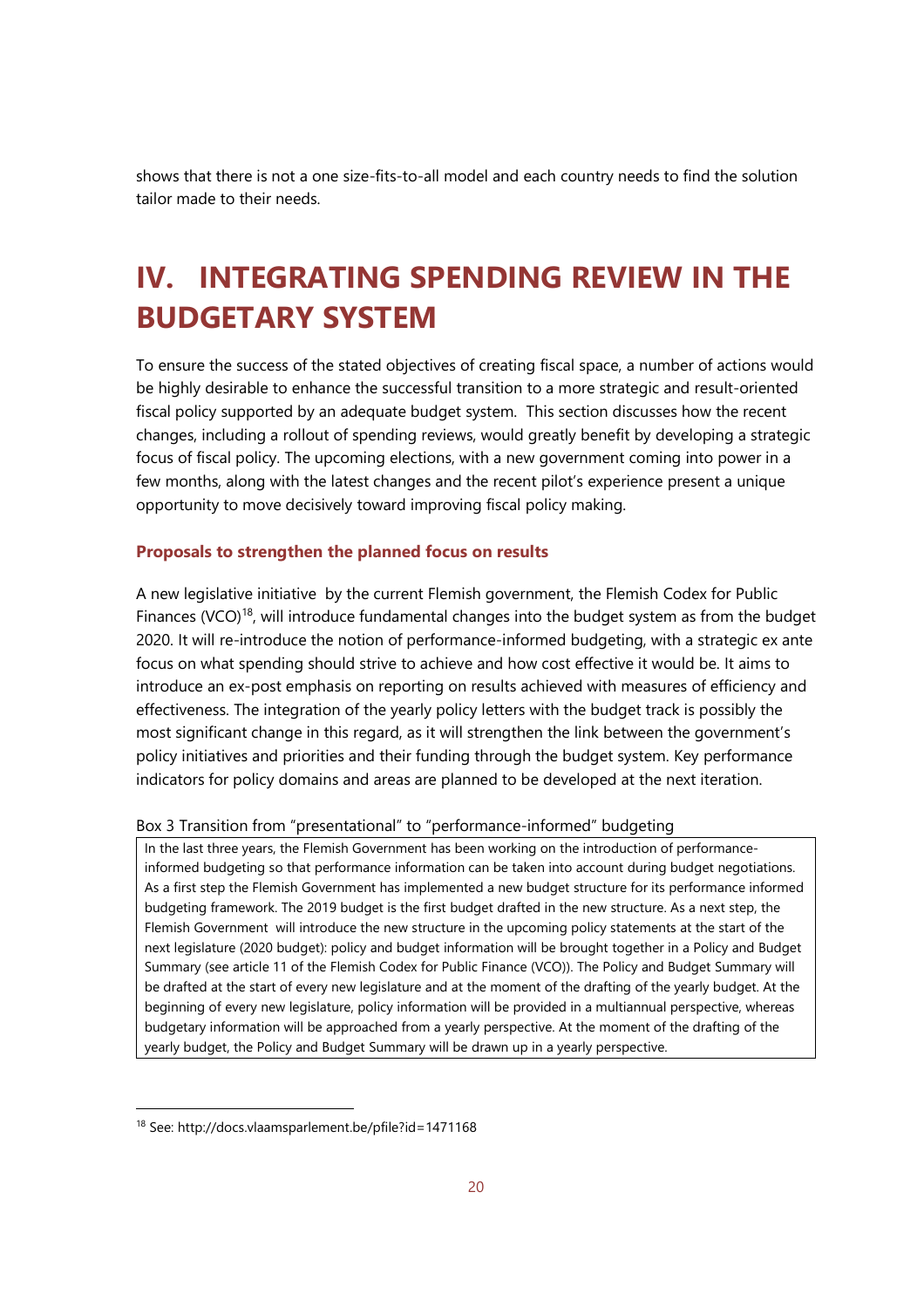While fundamental and welcome, these changes fall short of conferring a more strategic view by requiring the government to publish a multiannual costing of their coalition agreement to be inserted in their medium-term budgetary frameworks and to provide an early indication in the budget calendar of preliminary spending allocations by policy domain areas. This is a route many countries have undertaken across the globe. This is by no means an easy exercise and international experience shows that it takes a number of years before a more strategic view of spending is developed by adopting a similar system. Box 4 below outlines the basic requirements, many of which are already in place or are being developed in Flanders. There is however an opportunity for the Flemish government to make the first few steps in the upcoming months and start experimenting in the coming budget year.

#### Box 4 Features of a Medium Term Budgetary Framework (MTBF)

### **A fully developed MTBF would normally have the following features :**

- Construction of a realistic medium-term macroeconomic scenario within which the annual and medium-term fiscal aggregates are prepared, and establishment of a clear fiscal policy strategy that enables MOF to set a medium-term path for the consolidated budget revenue, spending, debt and deficit.
- A formal requirement for ministries and agencies covered by the budget to maintain rolling estimates of expenditure covering at least three years beyond the current budget year, the so-called baseline. In many systems, these estimates are formally updated twice a year, but do not provide legal authorization beyond the budget year.
- Designation of an equal status to the estimates for the budget year and all future years, both of which should be approved by cabinet before budget circulars are issued to spending units.
- Annual budget legislation should be consistent with the provisions of the MTBF. Specifically, revenue and expenditure projections and priorities should become the basis of budget preparation for the following year. Technically, this requires development of measures to track policy and non-policy changes (such as price changes) in order to allow for updating of the published estimates from one round to the next.
- The budget year figures for the individual spending ministries and agencies become hard budget constraints.

#### **Establishing an MTBF requires the following four key elements**:

- casting annual budget formulation and execution within a macroeconomic framework;
- lengthening the time horizon of fiscal policy to include longer-term objectives;
- multiannual costing of existing policy commitments; and
- implementing a disciplined and accountable process for new policies.

#### **These, in turn, require that a set of preconditions be in place**:

- realistic macroeconomic projections;
- realistic bottom-up budget estimates consistent with the underlying macroeconomic projections;
- a programmatic budget classification and accurate and timely accounting and reporting to monitor budget execution;
- technical capacity for separating the cost of policy changes from that of continuing policies;
- capacity to analyze macro-fiscal developments to ensure that budget can still be executed as approved by parliament; and, last but not least,
- strong political support and commitment.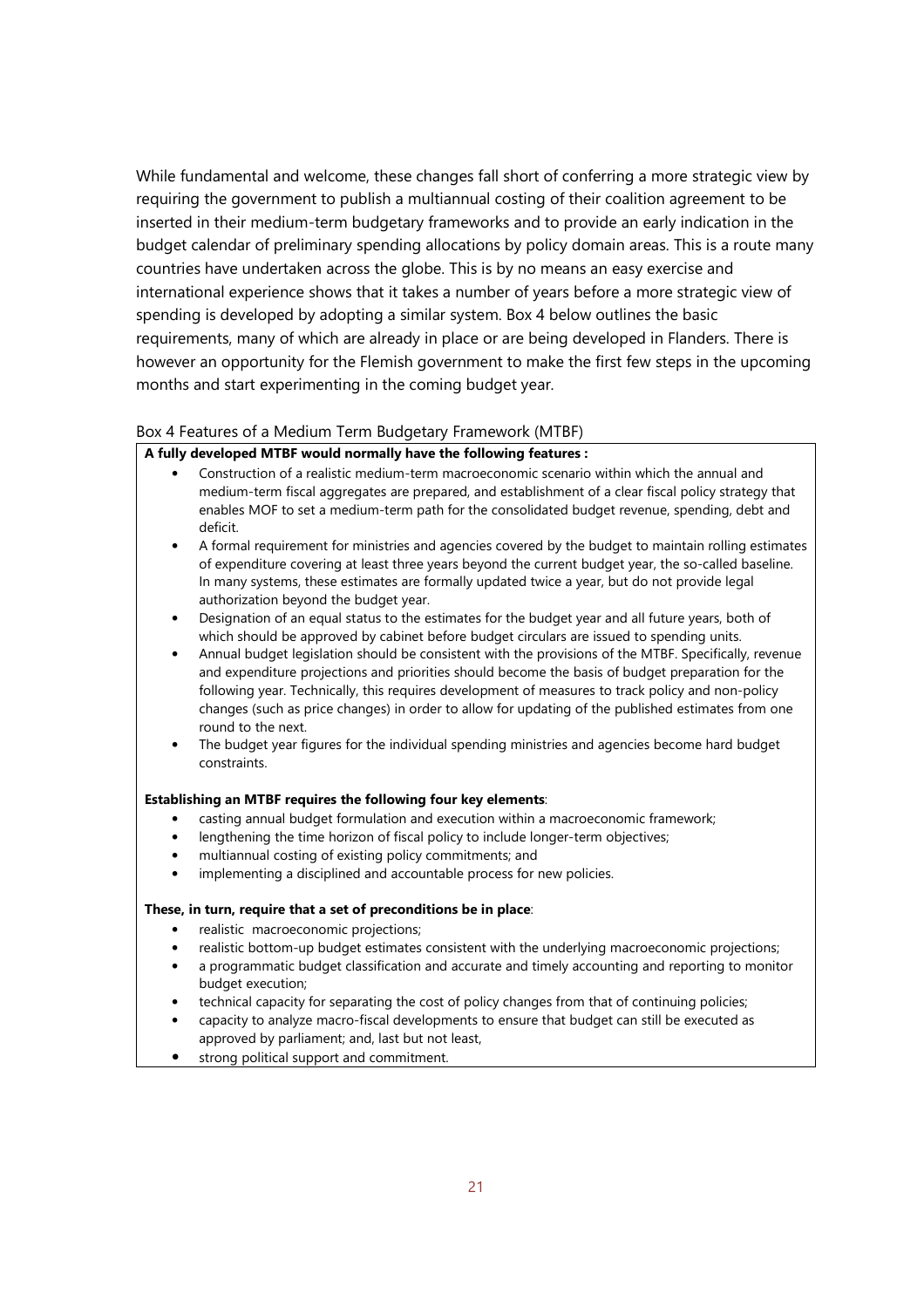The following Box 5 elaborates on the Netherlands' medium-term budgetary framework  $(MTBF).<sup>19</sup>$ 

#### Box 5 Multiannual framework in Dutch fiscal policy

-

The medium-term is at the centre of Dutch fiscal policy making. This has been the case since the beginning of the 90's. The 1980's and beginning of the 90's were a period of fiscal retrenchment in the Netherlands, in response to the large fiscal deficits which had emerged at the end of the 70's as a result of the oil crises and a Dutch disease fuelled financing of a generous welfare state. During the 80's there was a strong focus on the reduction of the deficit, based on strong ex ante and ex post scrutiny of policy proposals (spending reviews played a role in this, see box 2). This focus was effective in bringing the deficit down, but also lead to a jumpy and pro-cyclical policy stance, because every adverse development in the economy had to be redressed. In response, in 1994 a more strategic medium-term focus was introduced in fiscal policy, by adopting the medium-term forecasts of CPB as a basis, using medium-term expenditure and revenue ceilings to guide fiscal policy.

At the start of a new cabinet, CPB publishes a no policy change medium-term (t+4 or 5) macro-economic forecast for the economy, including a forecast for government expenditures, taxes, EMU balance and debt. Parties then negotiate a coalition agreement given their overarching target for fiscal policy, respecting European Semester targets for the cabinet period. In this agreement all policy measures and (ex-ante) effects on expenditures and revenues for t+1 until t+4 and structural are specified in the financial annex. After the coalition agreement is published, CPB updates and publishes its medium-term forecast with the agreed policies and produces a macro-economic forecast and fiscal baseline including agreed policies. This is the base for the Ministry of Finance to calculate multiannual expenditure and (policy) revenue ceilings, and the forecast for EMU-balance and debt for the cabinet period. These guide fiscal policy during the cabinet period.

At the start of the yearly budget preparation (beginning of March) CPB updates its rolling forecast for t+1 to t+4 for the economy and government budget. These are used by MoF and line Ministries to update their baselines and check multiannual spending and revenue vis-à-vis expenditure ceilings and European Semester targets. This gives fiscal space or size of consolidation needed, which is communicated by MoF to line Ministries, who then prepare their budget proposals for next year(s). In the budget negotiations, respecting expenditure and (policy) revenue ceilings for the current and coming year is the focal point. However for all policy measures discussed, multi-annual costing is required in order to check whether the multiannual expenditure ceilings are respected. This ensures that policy proposals leading to expenditure increases after t+1 fit in the multiannual expenditure ceilings and avoids the need for a renegotiation of these budgets in later years. On the revenue side of the budget, the ceiling is defined as a maximum of policy induced revenue changes: the yearly fluctuations in revenues as a result of the effect of the economic cycle on the tax base as a rule are not compensated for, as long as SGP (-3%) is respected – the idea being that fluctuations of revenues as a result of the business cycle do not influence the underlying (structural) balance. This enhances the automatic stabilization function of the budget as it avoids pro-cyclical policies on the revenue side of the budget, and contributes to a more strategic orientation of fiscal policy as not every change in the environment induces a need for budgetary response.

 $19$  In essence, the aim of a MTBF is to provide a disciplined approach to examining budget aggregates and line ministries' spending programs in a multi-year framework. A MTBF fundamentally brings together top-down estimates of available aggregate resources with spending agencies' bottom-up estimates of the cost of carrying out policies, both existing and new with the available aggregate resources. MTBFs achieve this objective by bringing together policy-making, planning, and budgeting early in the budgeting cycle, with adjustments taking place through policy changes. Hence, a well implemented MTBF allows for an early identification of the trade-offs between government's competing objectives, thus enhancing the transparency in the way it operates and its accountability for the set of polices it pursues.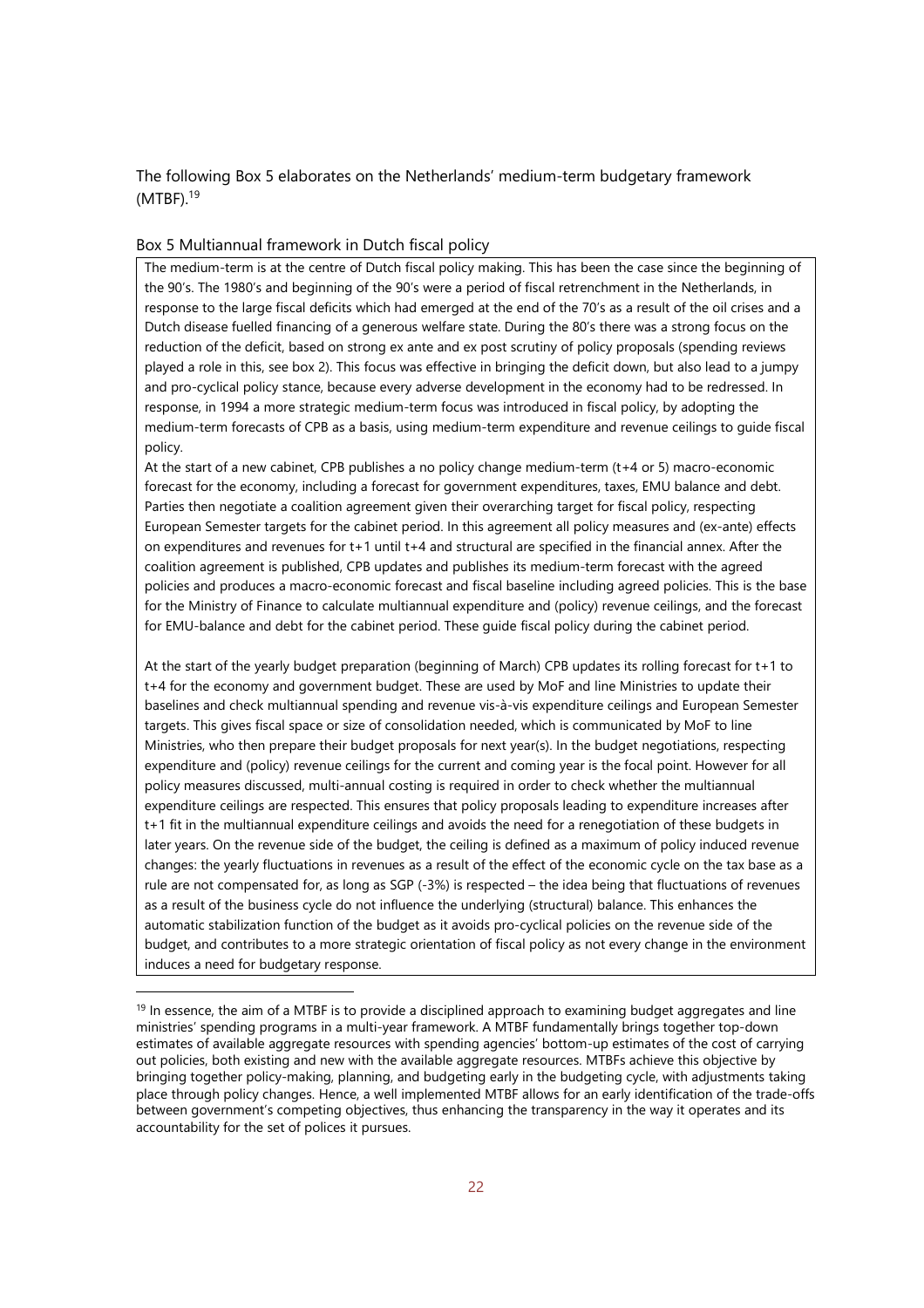The first steps to introduce an MTBF could be as follows.

- In publishing their coalition agreement and policy notes, the incoming governments should cost at policy domain levels their priorities within the agreed Stability Programme medium-term objectives for Flanders in line with Belgium's fiscal rules. As the Federal Planning Bureau is costing parties initiatives and programs, there is potentially going to be a fairly good base to start from. This would cover the 5 year duration of the government and would be based on the most recent macro framework prepared by the Federal Planning Bureau.
- This information would be communicated to the policy domains and areas in the budget instruction of MoF. The template should be modified so as to provide indicative spending envelopes for 5 years, the first of which would eventually become the budget following standard negotiations. The "baseline" would be previous year's actual spending instead of approved budget.<sup>20</sup> The following year's preliminary envelope would constrain the adding of new initiatives, which would have to undergo a much tighter scrutiny than is currently the case (see below). The costing of any new policy initiatives would have to be provided for the entire 5 year period. Each policy domain would also be asked to report scenarios whereby the spending envelope would be larger or smaller by, say, 10 percent by way of modifying existing programs (i.e., the baseline) or extracting efficiency dividends in order to guide possible adjustments in September following new macroeconomic parameters.<sup>21,22</sup>
- The above process would unfold on a rolling basis. Each year the government would have to look back and verify their initial plan of the year was translated into the budget and then executed. This may require explanation and possibly amendments. Amendments may also be required because of a shift in priorities. It is thus important

<sup>&</sup>lt;sup>20</sup> Budget preparation for budgetary year t takes place in the spring of year t-1, hence the proposal boils down to the use of the preliminary actual figures of year t-2, which are available by the spring, as the baseline (instead of the approved budget for year t-1). The advantage is that the preliminary actuals reflect re-allocations as well as other changes intervened during the year the budget has been approved. This said, what is here proposed would be an initial step toward developing a proper baseline on unchanged policies and realistic macroeconomic scenario. New policy initiatives and/or reallocations that reflect changes in priorities would be added/subtracted to the baseline, as well as the effect of revised macroeconomic scenarios as well as fiscal targets. Appropriated and adjusted appropriations would continue to be provided for information.

<sup>&</sup>lt;sup>21</sup> Line ministries may be tempted to indicate dropping major activities (the so-called Washington monument syndrome whereby the most vital activities/initiatives are put on the table for potential spending cuts) but it would be a learning by doing process with MoF budget coordinator providing advice and strategic guidance.  $22$  Defining the baseline is often the most difficult but an essential part of the process. In the Flemish system, the baseline, as noted, are assumed to be the previous year's approved budget. As such, expenditure baselines have never been scrutinized or challenged. Although outside the scope of this mission, it is urgent that proper methodologies to define and assess the baseline be developed for all spending areas. Spending reviews may provide the scope for that, as discussed in the next section.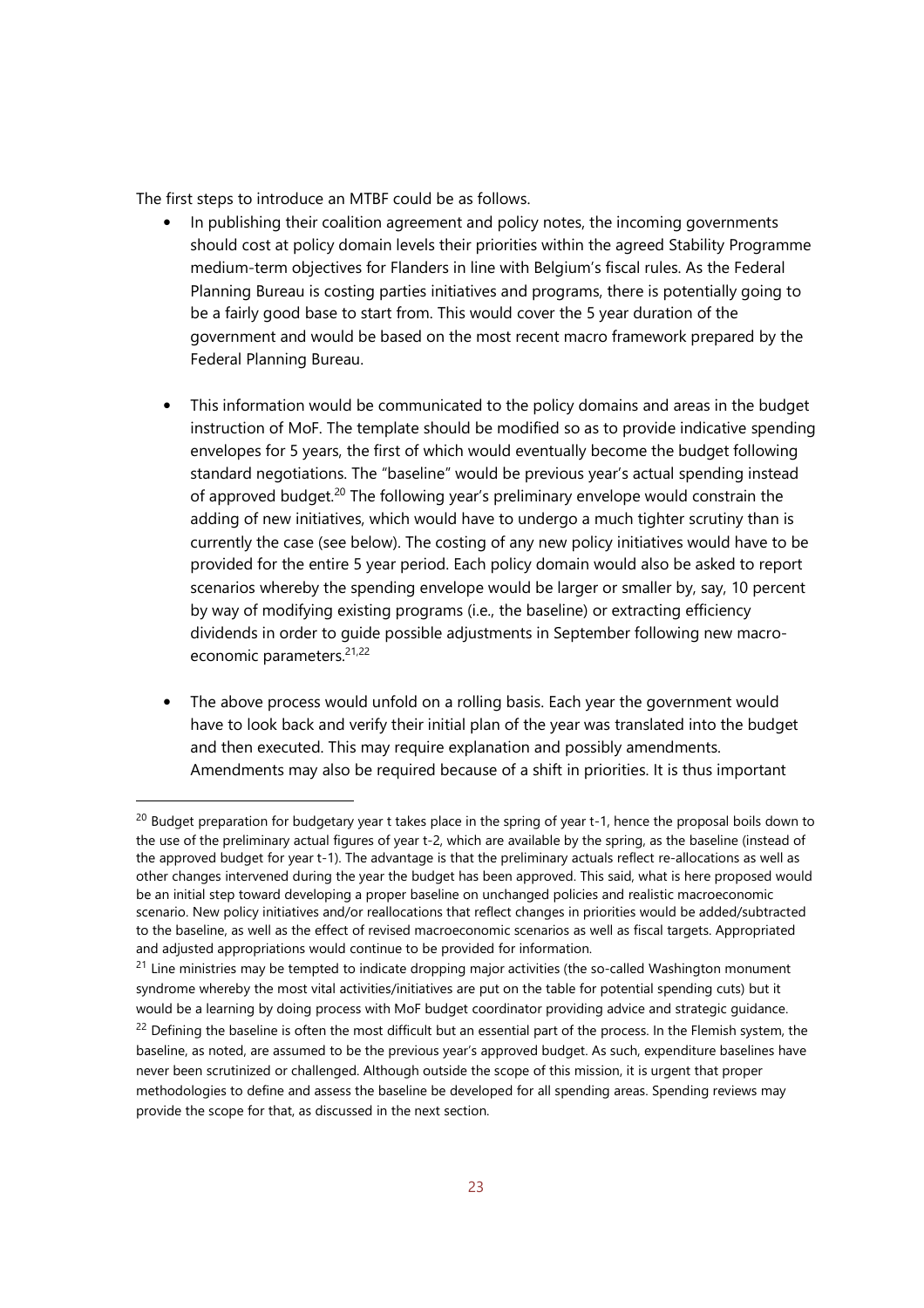that an "unallocated" amount be set aside to accommodate potential amendments. The same process would be replicated in the budget proposal template, so that previous year's preliminary envelope becomes the base along with the execution of the previous year's budget for the following round of budget negotiations. It will probably take some time for all actors and institutions involved in the process to become familiar and comfortable. Each country that has introduced similar systems had to experiment and eventually design a system that would fit their particular circumstances and political systems.<sup>23</sup>

- New initiatives have to be scrutinized ex ante—a move to result-oriented budgeting starts from the ex ante selection of the best policy initiatives. MoF should develop a standard template requiring information needed by the proponents to articulate main objectives, drivers, costs and benefits of the initiatives and perform, depending on the initiative, more thorough analysis. Capital projects should in particular be subject to a more rigorous ex ante, and to a large extent standardized, selection process.<sup>24</sup> One consideration could be to pull together the various evaluation/research unit into a centralized unit, possibly under the MoF, or at least to develop a more coherent set of guidelines, ex ante scrutiny methodologies and procedures.<sup>25</sup>
- The above proposals would benefit if the budget calendar were to be modified by aligning the start of the budget preparation with the budget adjustment process (i.e. postpone the budget adjustment which at this moment starts in February and possibly simplify the budget adjustment process). Since the government accounts are finalized by April, with the first quarter of the year also available around that time, and because the fiscal targets are proposed by the HCF and in the context of the Stability Programme, all that information and work could be translated in the budget proposal/mid-year review, which should take place in late May/June and be updated with the autumn macroeconomic outlook.

The above proposals would strengthen the planned focus on performance, provide better information for the planning of spending activities, and be consistent with the government's commitments and targets in the context of Belgium's Stability Programme. As the ex-ante prioritization and scrutiny of spending, including the "baseline", would further develop, the ex post evaluation would become more effective and focused and greatly enhance the strategic view of fiscal policy and the prioritization of spending. Spending review would thus

<sup>&</sup>lt;sup>23</sup> For a broader discussion of these aspects, see Harris, Jason, et al, 2013, "Medium-Term Budget Frameworks in Advanced Economies: Objectives, Design, and Performance," Chapter 4 in *Public Financial Management and its Emerging Architecture*, edited by Cangiano, Marco, Teresa Curristine, and Michel Lazare, (International Monetary Fund: Washington DC).

 $24$  The mission team did not have the time to analyze in detail the current practices but it was flagged that each capital project is assessed on different methodologies and techniques, often delegated to private sector companies likely to execute the same project.

 $25$  Same procedures would apply to in-year initiatives, which at the moment are treated somewhat differently.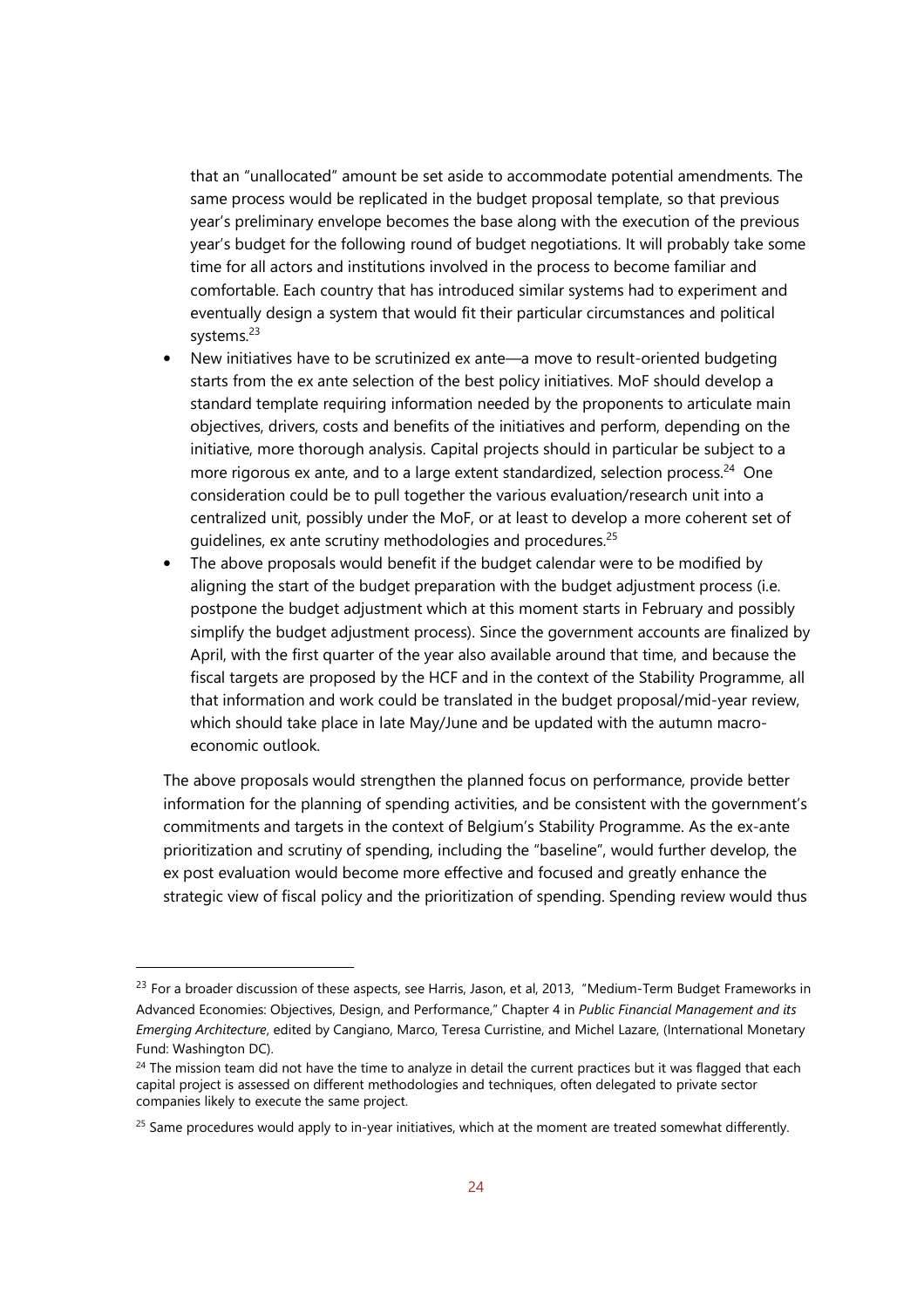become an essential tool that would fit and enhance planned changes by informing government decisions at a strategic and then budgetary allocation phases. Figure 4 below may help visualize how the proposed budget timeline would change.



Figure 4 Current and proposed budget timeline

Of note are the following aspects:

- the strategic moment would now take place at the start of the budget calendar year (spring) and would be better integrated with the government's commitments under the Stability Programme. It enables anchoring in coherent macroeconomic frameworks prepared by the Federal Planning Bureau and the fiscal trajectories recommended by the HCF. The update of the macro scenario in March and the outturn of the previous year become the inputs for feeding the new forecasts for the Stability Program and the alignment of the last year budget execution with the Coalition agreement.
- The government would have to issue fully costed updated Policy Notes in spring that takes stock of the results achieved in the previous year and re-state "programmatic" objectives and priorities for the coming years (i.e. total financial envelope reflecting also the cost of new initiatives).
- The more detailed yearly policy letters would be integral part of the budget proposals and budget submitted to parliament.
- Compared to the current system, in spring the Cabinet will decide policy priorities (i.e. the distribution of the "fiscal space") consistent with the announced balanced budget. After this decision, line ministries will receive, in one go and for each policy domain, 5 years expenditure trajectory of which the first year will eventually become the budget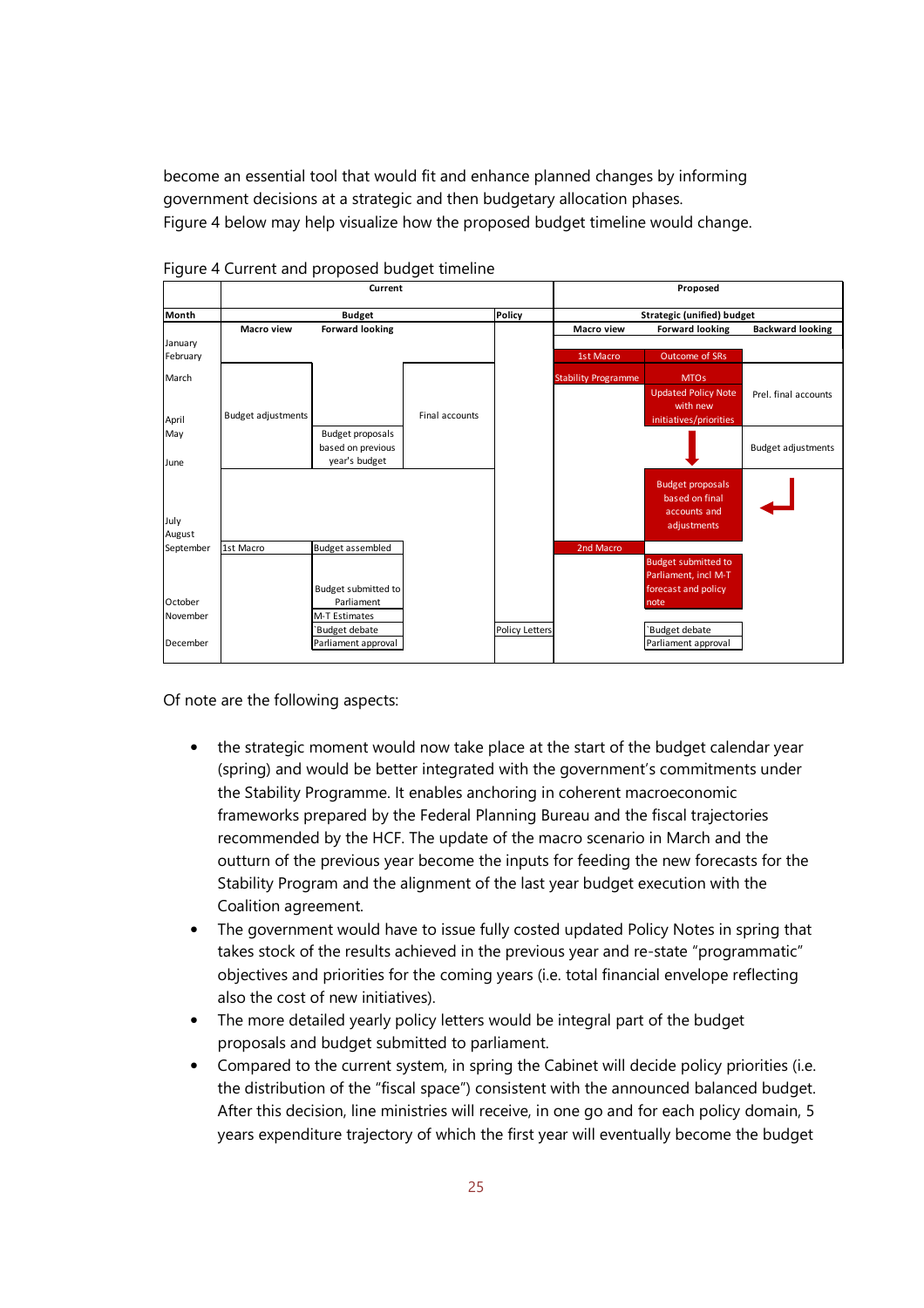(instead of having multiple steps: starting from the existing technical discussions on the "constant policy scenario" in spring until September when new initiatives are agreed). Thus, policy and budget decisions will be merged early in the calendar. This will give to all parties involved more time to elaborate the policies/enabling legislation in view to finalise the budget before the presentation to the Parliament. The updated new macro forecasts available in September may require some adjustments in the budget. The scenarios (+/- 10 per cent) carried out during the budget negotiations will be useful to reflect the adjustments in the budget.

• The whole exercise would be rolling in nature, that is each year another year would be added to the time horizon. However, the "programmatic" view would cease with the duration of the legislature with the remaining years having the character of a no policy change scenario. Box 5 describes how this similar system has been developed in the Netherlands. The additional advantage for the Parliament is to have a clearer view of the medium-term plans which will be included in the budget.

Aligning the budget phases, each one producing outputs to be used as inputs in the next phase, will minimize the efforts of the administration, with the scope of reducing their overall numbers of documents and capturing economies of scale.

### **Rolling out Spending Review**

While the pilot project has been a first positive test to understanding what a spending review implies, the roll out of such exercises – in absence of a more structured institutionalization of spending review – might not be rooted.

The first decision to make is on the policies/programs of the SR. At the beginning of the legislature, the new costed priorities agreed in the coalition agreement are not reflected in the existing budget. Hence, SR is a good tool to identify space for re-aligning spending with the new priorities over the medium-term horizon.

During the legislature, SRs are the best tools to challenge the expenditure baseline (which – as noted above -has not been challenged in the past) and explore whether there may be room for efficiency gains. Based on the UK experience, Box 6 illustrates some of the key questions that need to be addressed at this stage.

Box 6 Criteria for prioritizing spending to create "value for money".

In 2010, to ensure that resources are prioritised within tighter budgets, UK Departments were asked to prioritise their main programmes against a tough set of Spending Review criteria to ensure value for money in public spending.

Criteria were:

- Is the activity essential to meet Government priorities?
- Does the Government need to fund it?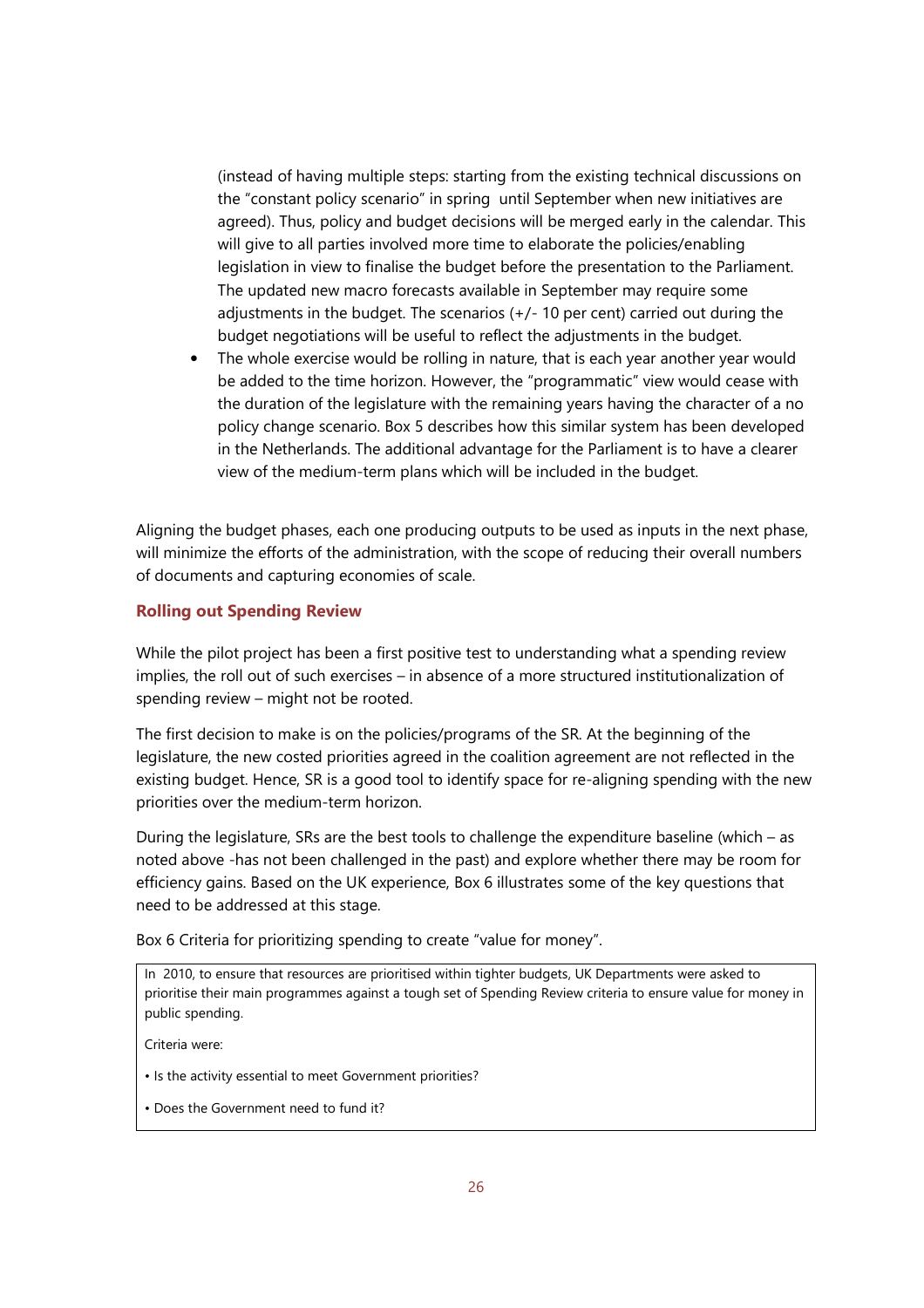- Does it provide substantial economic value?
- Can it be targeted to those most in need?
- How can it be provided at lower cost?
- How can it be provided more effectively?
- Can it be provided by a non-state provider?
- Can non-state providers be paid to carry out the activity according to the results they achieve?
- Can local bodies as opposed to central government provide the activity?

### *Seeking Efficiency*

In absence of a clear spending prioritisation mechanism, identifying areas for targeting SRs may prove to be challenging. The mission team proposes the following approach:

- Within the duration of the legislature, all policy domains should be subject to SRs.
- As line ministries prepare policy notes, the new cabinet should select and instruct the administration to carry out two or three area/programmes for spending reviews
- Possible criteria for the Cabinet to identify areas for SR based on international experience are:
	- Start tackling programmes covering significant shares of the budget;
	- Addressing areas with rate of expenditure growth higher than the average;
	- Avoiding, at the beginning of the roll out, sectors presenting overlaps with other federal programmes/jurisdiction;
	- Avoid initial political conflicts focus on cross-cutting issues/thematic areas (i.e. procurement, public investments/infrastructure). After gaining more experience with spending reviews, select policy areas where coordination problems (overlap or counterproductive policies) between Ministries are common, or policy areas that have recently become a political priority but still lack rigorous analysis and scrutinized policy options, may be targeted.

Spending reviews should be selected when the medium-term framework is set in spring (year t) with the view to have it completed by March of the following year (t+1). The results will be used as an input for the preparation of the following year budget (t+2). Integrating the identification and selection of these topics in the regular budgetary cycle has two advantages: first, the selection of the topic and mandate can be agreed at the political level (in bilateral negotiations on the budget), formalized at the political level by cabinet and then delegated to a staff working group. Second, it increases the probability that the results of the exercise will be used in the budgetary discussions after finalization of the analysis. As an option this process could be reflected in the legislative framework .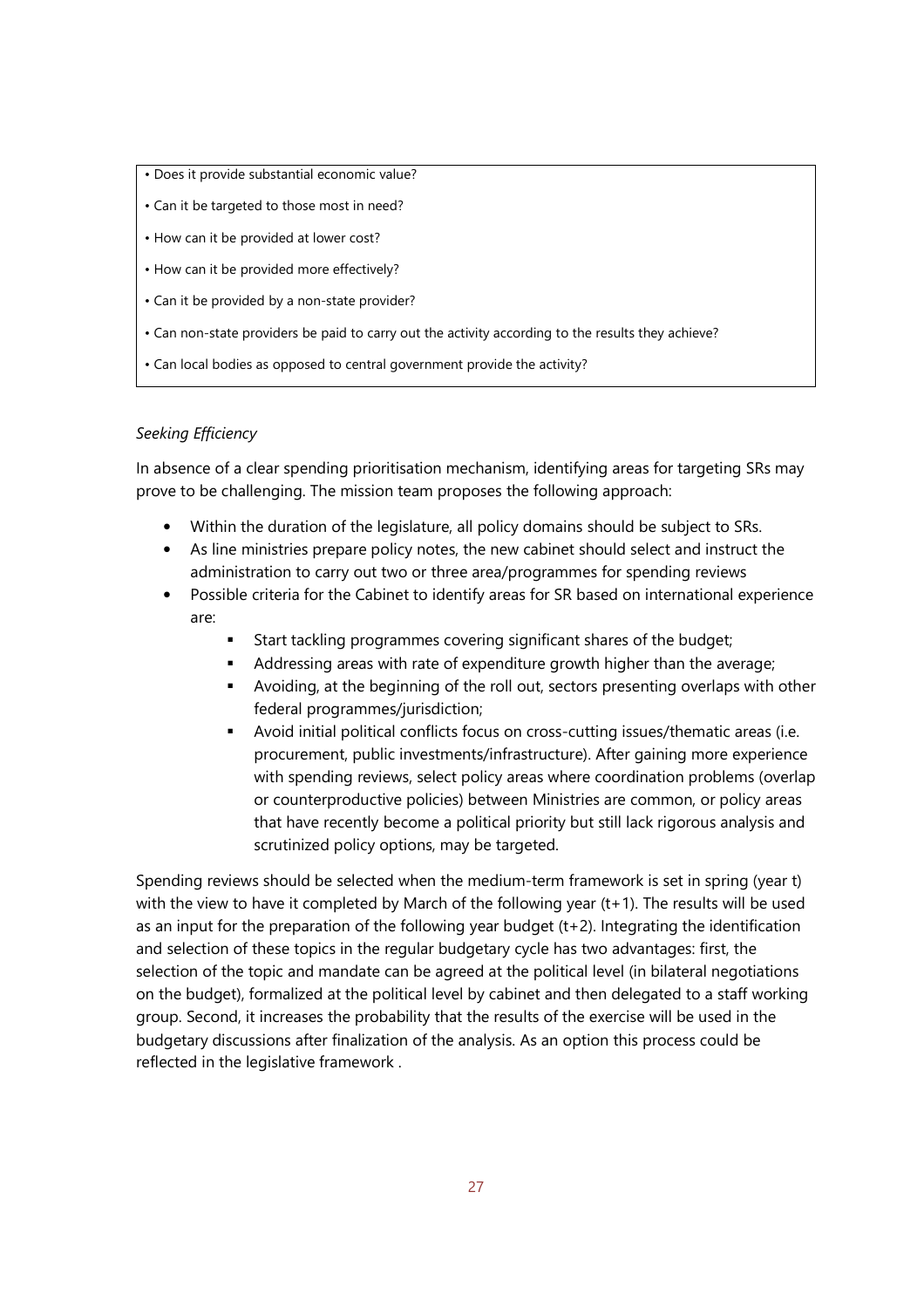#### *Governance*

Once areas or programs to review have been selected a governance structure has to be established.

In some international experiences, the conduct of the SRs has been delegated to external experts (as in Italy's Commissioner for the spending review) or to Fiscal Councils (as in the Spanish case outlined in Box 2).

This may not be the ideal solution. A spending review carried out by staff of the line Ministry together with MoF staff stands a higher chance of being successful as it combines the necessary knowledge and information from the line Ministry, the capacity for budgetary scrutiny, and the capacity to think out of the (political) box. Involvement of the line Ministry is crucial for the necessary knowledge on policy issues and access to data, and to generate support for the analysis and policy options within the Ministry. Involvement of other Ministries in the project can increase support for the analysis and policy options at the later stage of cabinet decision making.

Involvement of external experts may contribute to the quality and credibility of the analysis. An objective analysis is fostered by appointing an independent chair, but in some cases it can be very effective if the chair is a high ranking officer of the relevant line Ministry. Taking this into account, many countries establish task forces with a mixed composition of public officials from MoF predominantly, line ministries and external consultants.

Transparency also contributes to the effectiveness and credibility of spending reviews. Publishing the mandate and subsequently the report of the spending review alongside with reports done on the monitoring and ex-post evaluation enhances accountability and reduces the risk that conclusions and policy options are ignored. Of course, it is always possible that cabinet does not follow the recommendations of the spending review. A "comply or explain" principle could be envisaged following the practice used in many member states for the opinions or assessments of the fiscal councils, in particular those regarding compliance with the rules and detection of deviation from targets, whereby the government is required to react (usually publicly) to the views of a fiscal council, or comply with those.

#### **Capacity building**

The mission team could not carry out a comprehensive assessment of capacity/ capability of the administration. In all meetings, however, the mission team was quite impressed with the level of the discussion and competence of the staff. The perception is that quite a few resources are dedicated to routine tasks and relatively minor budget adjustments that bear little relevance to developing a more strategic view of the budget and the planned shift to performance evaluation. As amply proved by other countries that have successfully re-focused their budget toward a more strategic focus and on performance, the role of the budget office and budget coordinators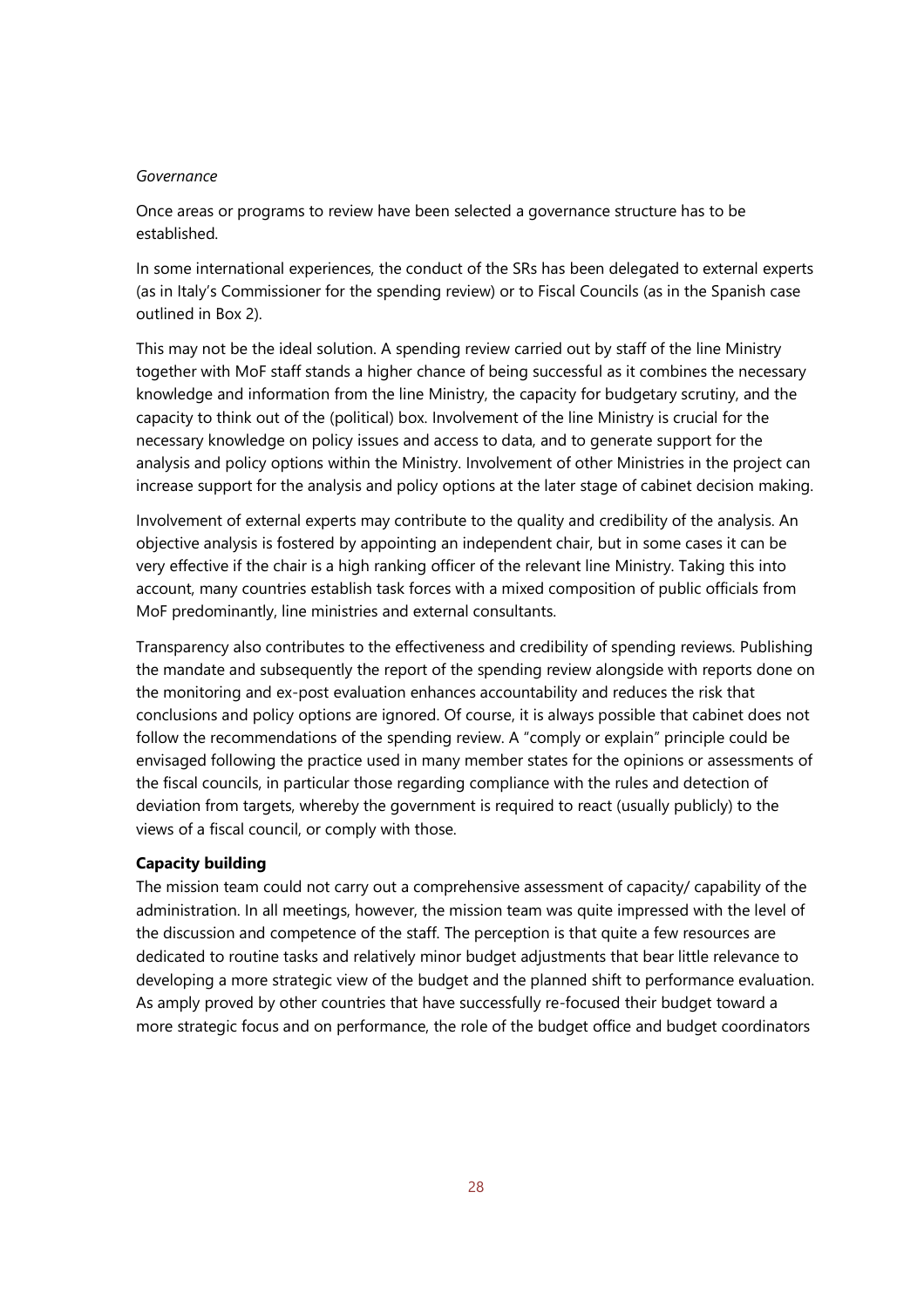within the MoF and line ministries will change by requiring more strategic vision and policy analysis skills in addition to more traditional roles.<sup>26</sup>

The above considerations seem supported by the preliminary findings of the pilot spending review recently concluded. While technically quite proficient, overall however the perception is that there is a lot to be gained by adopting a more strategic, multiannual focus explicitly linking policy and budget combined with strong ex ante and technical scrutiny of proposals. This transition has to be accompanied by a "cultural change" in the Budgetary Affairs Unit in Ministry of Finance. This Unit could be strengthened by creating a dedicated team of policy analysts who are not tasked with operational daily work but who are devoted to policy analysis in the various areas of spending to become effectively budgetary advisors. The Ministry of Finance could also create a unit specialized in costing (see Box 7 on the UK example).

#### Box 7 The UK Costing unit

The Costing Unit is a specialised Unit at the HM Treasury (HMT) which is tasked to provide technical assistance to UK Departments in delivering costing projects.

What is a Costing Project?

Costing projects are short projects looking at specific areas of Government spend in order to increase understanding of the cost of public services, and thereby improve efficiency and/or effectiveness.

Costing projects link spending to inputs, outputs and outcomes in order to establish a new evidence base across traditional silos (a 'single version of the truth'). This delivers new insights that can inform transformational, systemic change and help departments and HMT drive savings and efficiency. The key criteria for costing projects is that they should help departments and organisations deliver public services in a tighter fiscal environment.

Generally, costing projects:

• Last 6-8 weeks. The fixed timeframe allows for a sharp focus on adding value and getting the main insights by developing a financial baseline and analysing key areas of interest ('Deep Dives').

• Look at cross-cutting areas of HMG spend. This enables analysis across conventional silos, to generate systemic insights and find savings and efficiencies.

• Consider large amounts of spend (~£500m+). This ensures any efficiency gains are significant.

Costing projects provide:

- Guidance to creating a baseline;
- Guidance to complete deep dives;

<sup>26</sup> On the changing role of the budget office, see Allen Schick, 2001, *The changing role of the central budget office*, OECD Journal on Budgeting, *1*(1), 9-26.